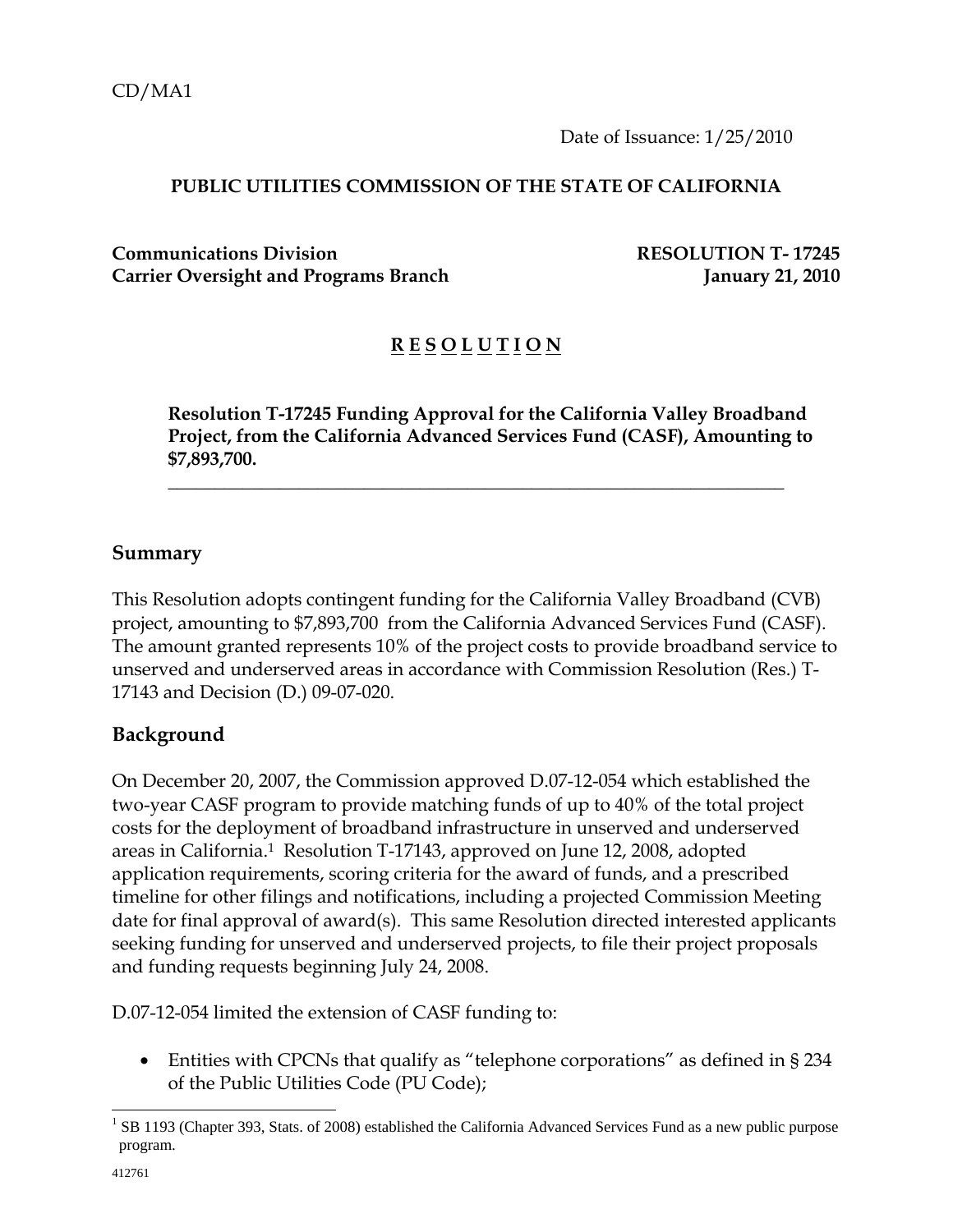- Wireless carriers registered with the Commission and have been granted a Wireless Identification Number (WIR);
- Entities who have pending applications for a CPCN; and
- A consortium with a member holding a CPCN or a WIR who will serve as the fiscal agent of the consortium (D.07-12-054 at pgs. 33-35, mimeo).

On July 9, 2009, the Commission issued D.09-07-020 establishing new schedules and plans for the filing, review and approval of an additional round of broadband project requests. While retaining the CASF 40% matching grant process, D.09-07-020 modified the CASF grant to extend 10% matching funds to the applicant provided the remaining 80% of the project cost is funded by the federal government's American Recovery and Reinvestment Act (ARRA) 2 and 10% is provided by the applicant.

On July 29, 2009, Governor Schwarzenegger signed Assembly Bill (AB) 1555 (Chapter 24, Statutes of 2009), amending Section 281 of the PU Code to expand CASF eligibility to any entity applying for CASF funding in conjunction with their ARRA funding request provided that entity satisfies the eligibility requirement for CASF funding. AB 1555 also provides that the Commission establish requirements and guidelines for noncertificated applicants.

On October 29, 2009, the Commission approved Resolution T-17233 establishing application requirements and guidelines for non-certificated applicants and broadband providers applying for CASF grant money, in conjunction with an application for ARRA funding, to develop and deploy broadband infrastructure.

As of December 17, 2009, \$57.61 million has been granted for 38 projects covering 11,045 square miles, benefiting 115,706 potential households as follows:

- Unserved- \$12.04 million, 17 projects, 4,303 square miles, and 33,327 households
- Underserved- \$45.57 million, 21 projects, 6,742 square miles, 82,379 households.

# **Notice/Protests**

 $\overline{a}$ 

On July 28, 2009, the Census Block Group (CBG) list for CVB's project by county was posted on the Commission's CASF website page under "(1) UNSERVED areas proposed to be served as of July 17, 2009: Census Block Groups (CBGs*)*," and (2) UNDERSERVED areas proposed to be served as of July 17, 2009: Census Block Groups (CBGs*)*". Subsequently when CVB amended their application, removing some CBGs and adding additional CBGs, the additional CBGs were posted to the CASF website page as of October 5, 2009. Challenges were filed against the list of CBGs posted as of July 17, 2009

<sup>&</sup>lt;sup>2</sup> The American Recovery and Reinvestment Act (ARRA) appropriates \$7.2 billion for grants and loans to support broadband deployment on a national level. ARRA offers a unique and ground breaking opportunity for California to partner with the federal government and other state agencies in advancing the goal of bridging the digital divide.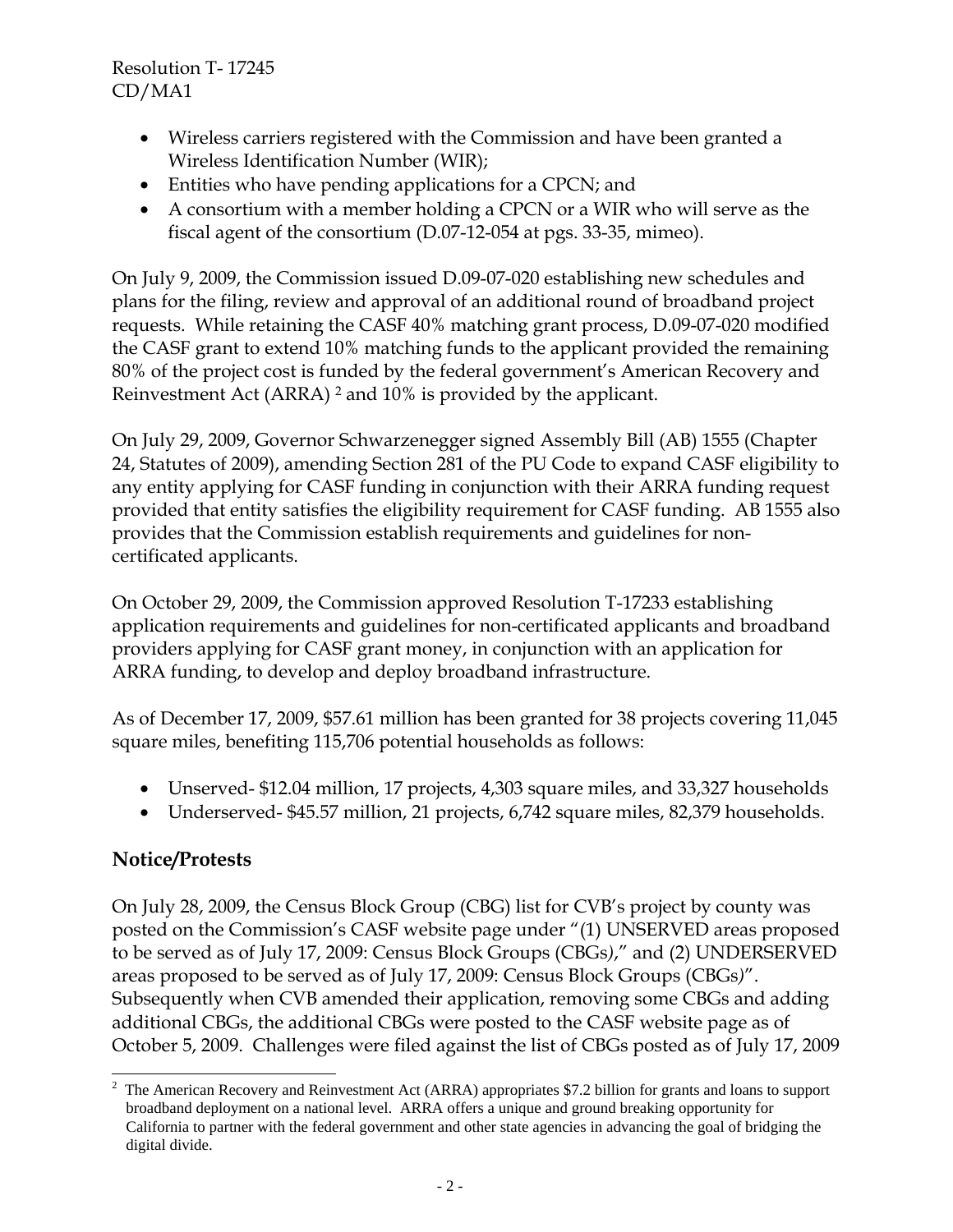and October 5, 2009. Communications Division (CD) proceeded to review and analyze the proposed project areas to verify that they were indeed unserved and/or underserved as of the applicant's filing date.

## **Discussion**

This Resolution adopts contingent funding of \$7,893,700 for the proposed CVB project in the Central Valley and associated Delta communities. This project is described in detail in Appendix A, pages A-1 to A-19. Maps of the proposed project can be found in Appendix A, pages A-20 and A-21. The total project cost is estimated at \$78,937,009 of which 10%, or \$7,893,700, is being requested from CASF as a match to CVB's 80% ARRA fund request.

On July 17, 2009, CVB submitted a project proposal under U-4228-C for the unserved and underserved areas of the Central Valley region, as a certificated carrier as required by Res. T-17143. CVB's proposed project cost was \$102,474,691. Subsequently, CVB amended its original application for CASF grant funding by submitting an amended application on October 5, 2009, as a non-certificated applicant pursuant to AB 1555, after addressing issues raised by the Commission during its review of the original grant application. In this amended application, CVB also reduced their CASF funding request to \$8,216,583 and reduced the number of proposed CBGs for both unserved and underserved areas from a total of 822 CBGs to 549.

CVB is a consortia of the principals of Moreno Trenching Ltd, Mika Telecom Group, and MT2 Telecom, LP, formed in May 2009 to develop the CVB project. CVB's principals have extensive experience in wireless communications, engineering construction and design.

CVB's project proposes to deploy a fixed wireless network using two unregulated (WiFi) frequencies and one licensed (WiMAX) frequency that will deliver high speed internet services to the seven county region of the Central Valley, which includes Sacramento, Solano, San Joaquin, Stanislaus, Merced, Madera, and Fresno counties. CVB will also provide services for Voice over IP (VoIP) or permit other VoIP services to be used on the network. CVB asserts that wireless distribution is the most cost effective method to distribute bandwidth over such a large and diverse area. The proposed network will utilize 120 existing co-locatable tower facilities for approximately 90% of its access point facilities in the first year of deployment, and will construct ten (10) new site towers with copper backhaul Dual T-1's in year two. This technology allows for the most expedient deployment to over 90% of the proposed unserved and underserved households within the project's coverage area. The CVB network anticipates utilizing redundant multi-point to point licensed Motorola PTP 800 Ethernet bridge microwave units for the backhaul to fiber links, and between primary towers. Each county covered will have three licensed Motorola PTP 800 backhaul to fiber links, feeding into the CVB network's primary tower location. According to CVB, the fiber backhaul will be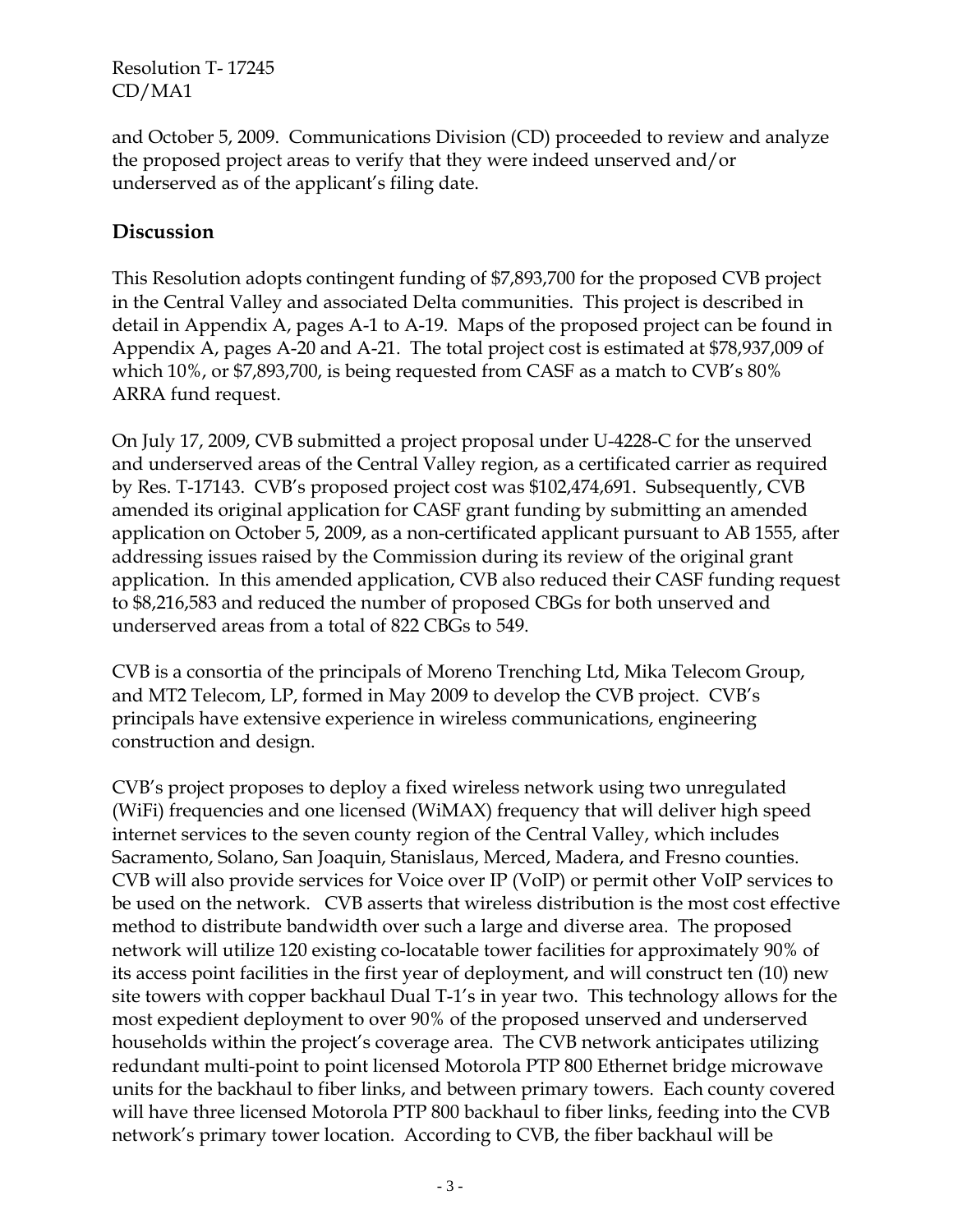provided by any one or combination of three different providers; CENIC, Comcast and/or Qwest. The fiber backhaul is the first choice to deliver broadband to the network because a fiber connection to each county will deliver up to 7 Gbps to the network through intranet connections across the proposed network. Each primary tower will also be equipped with 2 licensed Ethernet bridge microwave units. The network will be managed and controlled from a single network operating center (NOC) located within the project area and staffed for network monitoring and second tier support. Once full radio frequency engineering is performed, repeater sites will be dispersed to provide necessary access and signal strength to the communities and households applying for service. CVB will deploy an average of 0.5 repeater sites per primary site for a total of 65 repeater tower sites. The network will consist of Access Point broadcast radios transmitting broadband signal to Subscriber Unit radios, installed at the customer premise that will be owned and maintained by CVB.

The total proposed network footprint represents 8803 square miles, seven counties, and includes an estimated 40,905 potential unserved households and 36,290 potential underserved households by CBG. CVB applied the percentage of land area covered by the BBTF map in the applicable CBG to the number of housing units within the borders of the respective CBG to determine the number of unserved and underserved households. The CVB project will partner with a wireless service provider to provide wireless internet service. CVB estimates that the project would be completed within 24 months from the beginning of construction.

CVB proposes to offer high-speed internet access service at speeds of up to 20 mbps download and up to 6 mbps upload. The following table outlines CVB's initial product and pricing service strategy. CVB's proposal includes a 3-year term commitment which guarantees this pricing program for three (3) years. CVB's Terms of Service include a 30-day money back guarantee with any 1-year or 2-year subscription plan. Customers with a one or two year plan may cancel the agreement for any reason by delivering written notice to Provider at any time within 30 days after the effective date of the Agreement. Non-recurring charges include a basic installation fee for non-term agreement equal to \$150 for a single computer. Installation of home network is optional; the fee is \$125 and includes Wireless Router. Network services will be provided for \$75 per hour of technician time on site plus travel. CVB's business terms and conditions will apply to all customer accounts.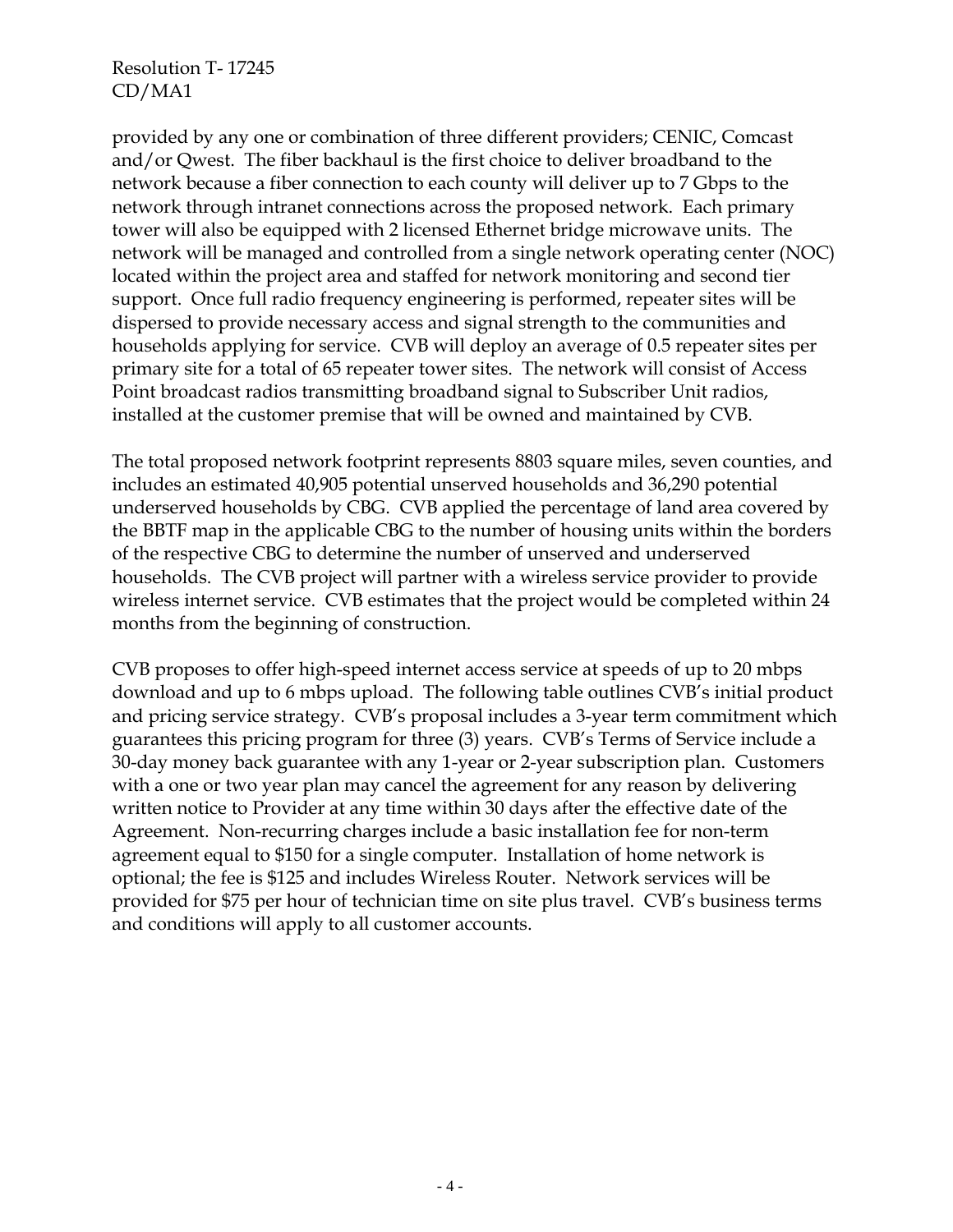| <b>Service</b><br><b>Delivery</b> | <b>Basic Service</b><br>Near-Line-of-<br>Sight (NLOS) | <b>Hi-Speed Service</b><br>Line-of-Sight<br>(LOS) | <b>Premium Service</b><br>Line-of-Sight (LOS) |
|-----------------------------------|-------------------------------------------------------|---------------------------------------------------|-----------------------------------------------|
| Price                             | \$34.95                                               | \$44.95                                           | \$54.95                                       |
| Down Load                         | 3.3 Mbps                                              | 6 Mbps                                            | 20 Mbps                                       |
| Up Load                           | 3.3 Mbps                                              | 6 Mbps                                            | 4.2 Mbps                                      |
| Est. Take Rate                    | 33.3%                                                 | 33.3%                                             | 33.3%                                         |

#### **California Valley Broadband, LLC Proposed Broadband Services and Pricing**

CVB asserts that California's Central Valley is a region of severe unemployment and very high foreclosure rates. With the deployment of CVB's project, more households and businesses in the region will have access to broadband service, and nearly 560 construction and related jobs is expected to be created. This job creation is an economic benefit to the Central Valley communities served.

According to CVB, this project is a proposal to cover the small and large "pockets" of diverse unserved and underserved communities, households and businesses through the seven county region of the Central Valley using wireless technology. As such, the project will bring broadband access to potential new subscribers, create jobs, reduce the poverty level, stimulate economic output and growth, and improve the lives of the residents of the Central Valley area.

For qualification purposes under the CASF program, unserved areas are defined as areas not served by any form of facilities-based broadband, or where internet connectivity is available only through dial-up service or satellite. Likewise, underserved areas are defined as areas where broadband service is available but no facilities-based provider offers service at speeds of at least 3 mbps download and 1 mbps upload.

Communications Division (CD) reviewed CVB's project eligibility through analysis of the required submitted data. These data include, but are not limited to: descriptions of current and proposed broadband infrastructure; Geographic Information System (GIS) formatted Shapefiles mapping the subject areas; assertion that the area is unserved and/or underserved; potential subscriber size and household incomes; project construction schedule; project budget; proposed pricing and commitment period for new subscribers; and, financial qualifications of the applicant. In addition, CD reviewed the submitted Shapefiles, which mapped the broadband deployment proposed using United States 2000 Census data, the January, 2008, Broadband Task Force Report (BBTF) including its on-line maps, and the revised August 10, 2009, California Broadband Task Force (CBTF) maps, among others.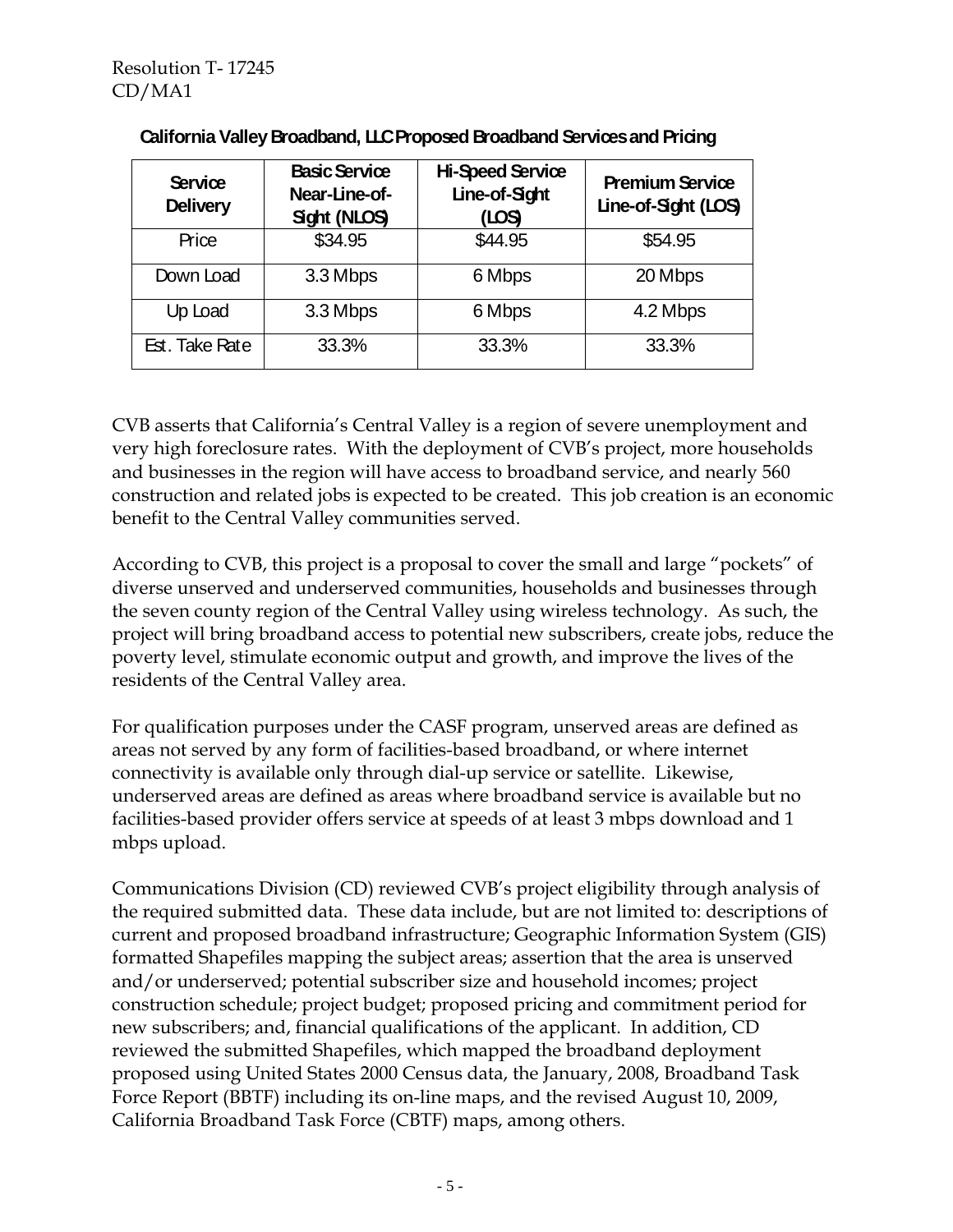In the original July 17, 2009 application, AT&T, Comcast, Digital Path, Kerman Telephone, Ponderosa, Sierra Telephone, SureWest, and Verizon formally challenged 404 out of 503 unserved CBGs and 196 out of 319 underserved CBGs. In response to these challenges and to incorporate CVB organizational changes since its initial filing, CVB amended its application on October 5, 2009, this time as a non-certificated applicant pursuant to AB 1555. In its amended application, CVB removed 266 unserved and 19 underserved CBGs, which were previously posted to the CASF website as of July 17, 2009, and also added 12 underserved CBGs. In summary, CVB's proposed application covers 237 unserved CBGs and 312 underserved CBGs. The additional CBGs and corresponding area map was posted on the CASF website.

AT&T further challenged CVB's amended October 5, 2009 application. Upon further review, CD staff determined that portions of four challenged CBGs served by AT&T should be removed from CVB's proposal.

As part of its review of the amended application, CD analyzed the CVB project to verify that the areas proposed to be served by CVB did not coincide with areas shown as served and not unserved or underserved on the updated broadband availability maps. CD staff overlaid the Shapefiles submitted by CVB to the updated California Broadband Task Force (CBTF) report maps and challenged areas to verify the broadband speeds in the proposed area. CD staff used this same method of overlaying Shapefiles applicants submitted onto the CBTF maps to determine which areas in a CBG are served, unserved or underserved. CD staff then met with CVB to discuss challenges to the proposed areas.

For the unserved areas proposed, CD identified CBGs as already partially served, totally served, or where approval is already pending for applicants other than CVB. CVB responded to the challenges by removing project areas identified on the maps as served or pending CASF approval, further reducing the total unserved CBGs to 216.

For the underserved areas proposed and challenged, CVB responded by removing portions of project areas identified on the maps as pending CASF approval. With respect to the other challenged CBGs, CVB rebutted these challenges through submission of survey results from competitive broadband providers, including advertisements, inquiries and scripts with customer service reps, attesting to competitive download speed offerings from 768 kbps to 20 mbps and upload speeds ranging from 128 kbps to 896 kbps. After discussion between CD staff and CVB, it was determined that the challenges filed to CVB's underserved areas, other than the areas already pending CASF approval, are not valid.

Based on challenges received and CD staff's verification of CVB's proposal, CD staff determined that 219 unserved CBGs and 296 underserved CBGs are eligible for CASF funding.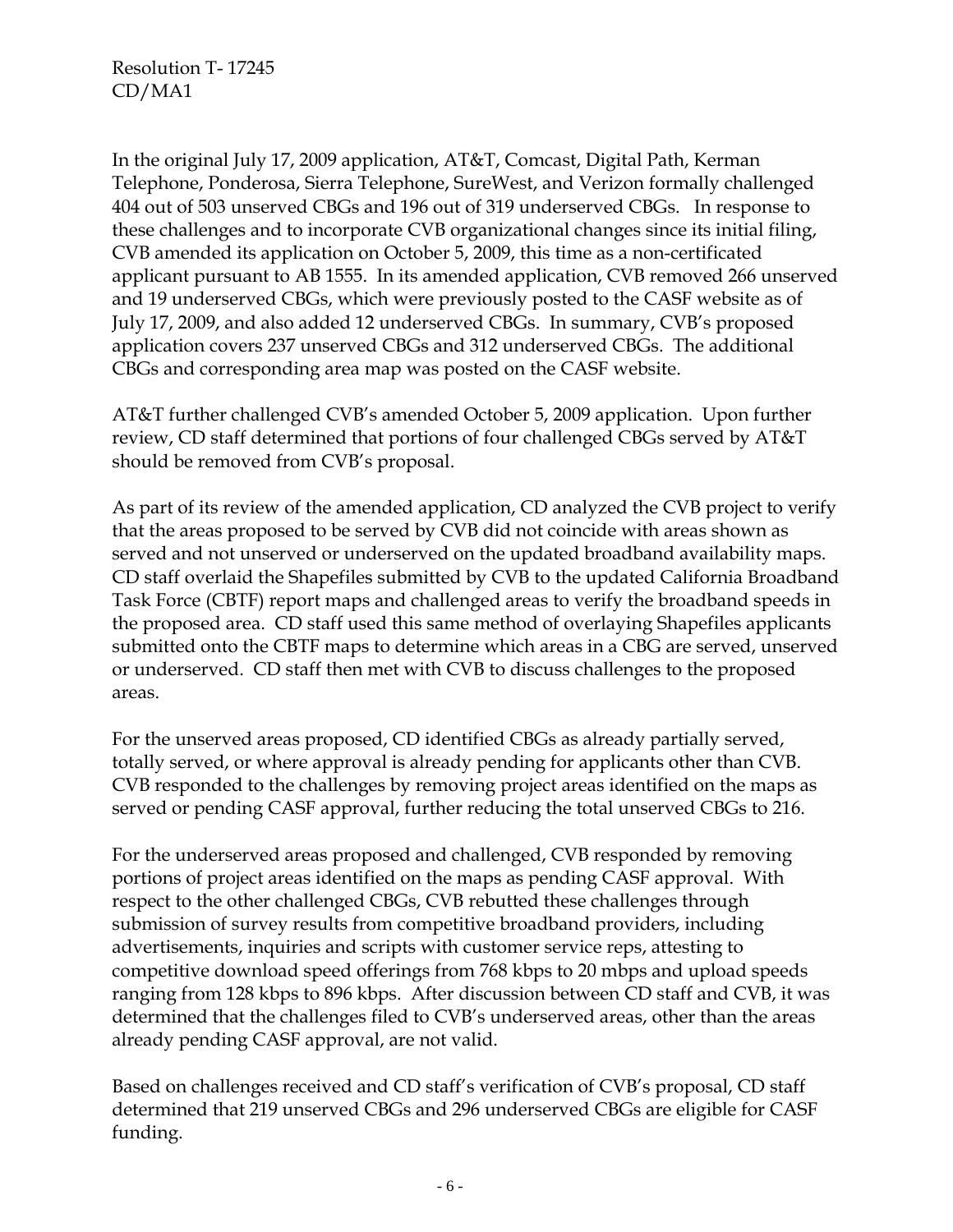The CVB project is subject to CEQA. The Commission cannot authorize the disbursement of funds and CVB cannot conduct ground breaking activities until completion of CEQA review. CVB, prior to the first 25% payment, must identify any other special permit requirements and will provide those with a cross-reference to the government agencies from which the permits will be or have been required for this project.

CVB is required to comply with all the guidelines, requirements, and terms and conditions associated with the granting of CASF funds for non-licensed broadband providers as specified in the ordering paragraphs of Res. T-17233, such as 1) the requirement to post a performance bond equal to the total amount payable under this CASF award, or 10% of the project costs within five business days after completion of the California Environmental Quality Act (CEQA) review; 2) the requirement to submit the information sheets in Appendices 1 and 2 of Res. T-17233 within 10 business days from the effective date of Res. T-17233 as part of their application; 3) the condition that all applicants must agree in writing to allow the Commission to inspect the applicant's accounts, book, papers, and documents related to the application and award of CASF funds; and 4) the requirement to comply with all the guidelines, requirements and conditions associated with the granting of CASF funds as specified in Res. T-17143, including, but not limited to, the submission of Form 477 annually to the Federal Communications Commission. Failure to comply may result in the voiding of the grant.

The receipt of the CASF grant is contingent on CVB's compliance with the requirements in Res. T-17233 and Res. T-17143; and receipt of 80% ARRA funding.

## **Payments to CASF Recipients**

Submission of invoices from and payments to CVB shall be made in accordance with Section IX of Appendix A of Resolution T-17143 and according to the guidelines and supporting documentation required in Resolution T-17143.

Payment to CVB shall essentially follow the process adopted for funds created under Public Utilities Code §270. The following table describes the timeline for processing CASF payments.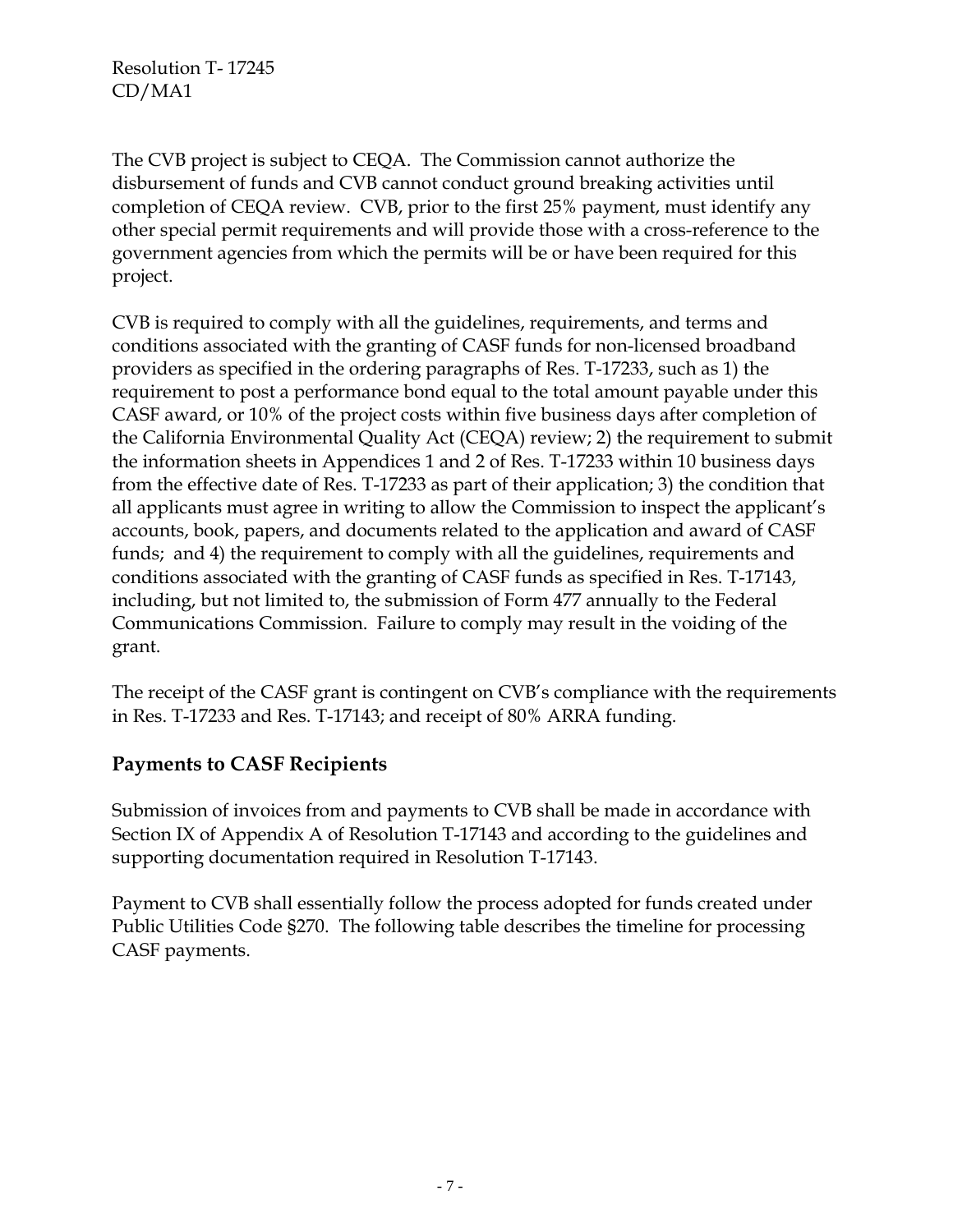| Event                                                                                                       | Payment Cycle 1<br>(Day/Month)                       | <b>Payment Cycle 2</b><br>(Day/Month)                             |
|-------------------------------------------------------------------------------------------------------------|------------------------------------------------------|-------------------------------------------------------------------|
| Invoices due from California<br>Valley Broadband<br>Telecommunications, Inc. to                             | 5 <sup>th</sup> of Month 1                           | $20th$ of Month 1                                                 |
| Payment letters from CD to<br>Information and<br><b>Management Services</b><br>Division (IMSD) <sup>3</sup> | On 19th of Month 1                                   | On 4 <sup>th</sup> of Month 2                                     |
| Invoices submitted from<br><b>IMSD</b> to State Controller's<br>Office (SCO) for payments                   | 20 <sup>th</sup> through 26 <sup>th</sup> of Month 1 | 5 <sup>th</sup> through 13 <sup>th</sup> of<br>Month <sub>2</sub> |

CVB may submit its invoices under Payment Cycle 1 or 2.

If any date in this payment schedule falls on a weekend or holiday, that date will be advanced to the next business day but the remaining dates in the payment schedule will remain unchanged. The SCO requires 14 to 21 days to issue payment from the day that requests are received by SCO.

### **Comments on Draft Resolution**

In compliance with PU Code § 311(g), a notice letter was emailed on November 3, 2009, informing a) all CASF applicants filing under D.09-07-020, and b) parties on the service list of R.06-06-028 of the availability of the draft of this Resolution for public comments at the Commission's website http://www.cpuc.ca.gov/static/documents/index.htm. This letter also informed parties that the final conformed Resolution adopted by the Commission will be posted and will be available at this same website.

The following parties filed public comments: Comcast Phone of California, LLC (Comcast), Division of Ratepayer Advocates (DRA), Etheric Networks Inc. (Etheric), Kerman Telephone Company (Kerman), The Ponderosa Telephone Company (Ponderosa), and Sierra Telephone Company (Sierra).

### *Opening Comments*

*I. Comcast* 

Comcast listed CBGs where it already provides broadband service with speeds of 6 mbps download and 1 mbps upload. Comcast commented that duplicative areas

 3 The above schedule is contingent on the CASF recipient submitting clear, complete, and error-free invoices to CD. Additional time to process payments may be necessary if CD finds problems with the submitted invoices.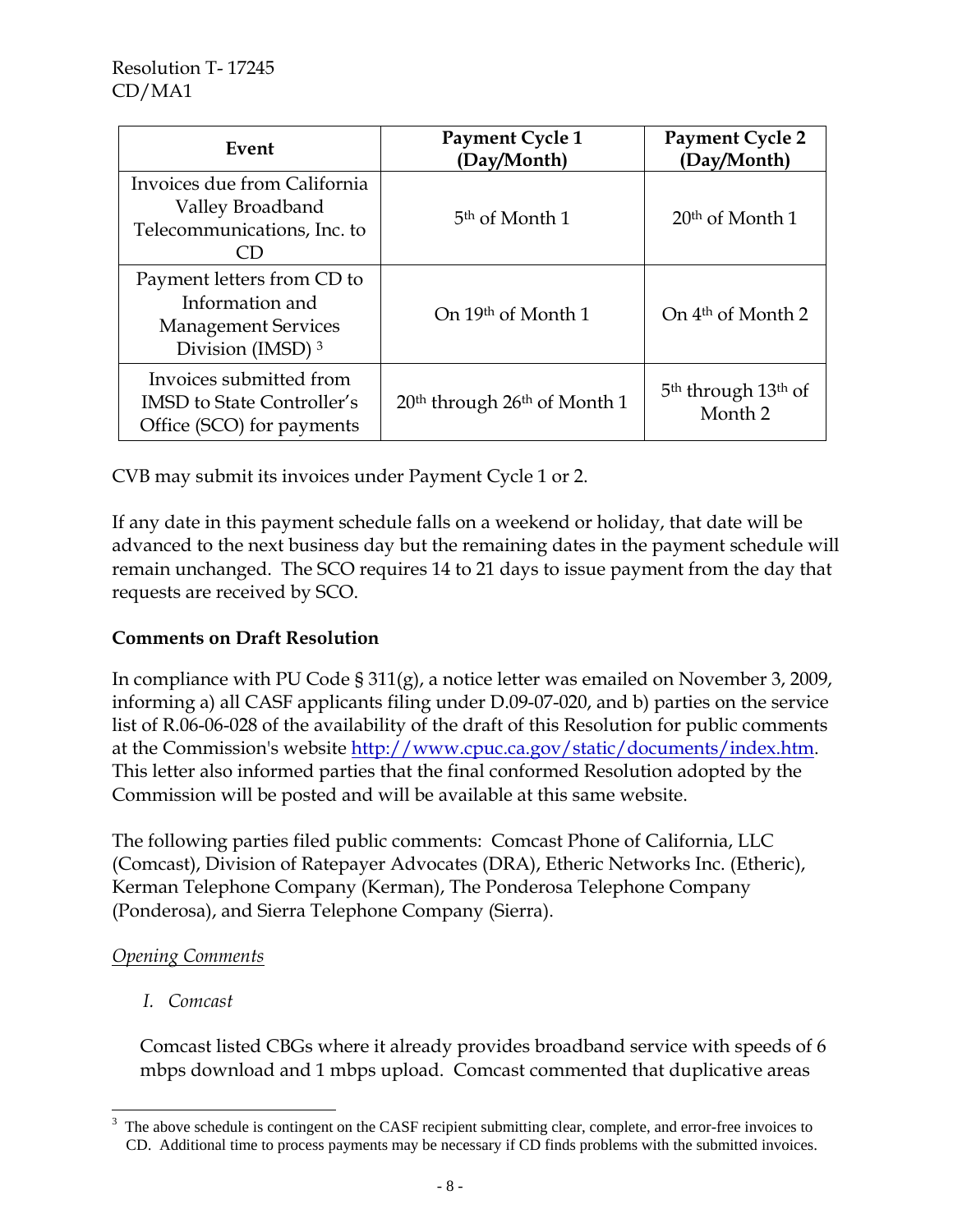> should be disallowed and CVB should adjust its CASF funding request accordingly. In addition, Comcast indicated that the project detail in Appendix A shows some of the CBGs listed twice under the unserved and the underserved category. Comcast recommends that Appendix A be corrected to reflect the correct number of CBGs. Lastly, Comcast states that CVB's proposal should be limited to 7500 per census block as defined by NTIA.

### *II. DRA*

DRA recommended that CVB explain its methodology for calculating the number of households for both the Middle and Last Mile projects.

"The middle mile portion of the project will not directly serve households. However, the Draft Resolution states that CVB will serve 41,313 unserved households and 44,210 underserved households".

Second, DRA suggested this Resolution be revised to state the amounts of funding allocated for material and equipment, and the amounts for installation and labor costs. It also stated that CVB should explain how it proposes to allocate project costs between the unserved and underserved areas. Further, the Commission should more thoroughly review CVB's application against up-to-date and accurate service maps to ensure that the CBGs that CVB proposes serving are in fact unserved or underserved. Lastly, the Commission should include an audit requirement in the Resolution.

#### *III. Etheric*

Etheric submitted comments which questioned CVB's cost per household of \$1,100 and CVB's level of inexperience with broadband service. In addition, it stated that CVB does not offer any private capital and has no existing operation.

#### *IV. Kerman, Ponderosa and Sierra*

Kerman stated that it currently provides service to several CBGs listed in this proposal with speeds of up to 5 or 6 mbps upload and download. Kerman recommends the Resolution eliminate the CBGs in question and adjust funding accordingly.

Ponderosa stated that it offers broadband service with speeds of up to 6 mbps to customers in its wireline service territory. Ponderosa stated that it will extend service to those remote areas where it does not currently provide broadband. Ponderosa recommends the Resolution eliminate the CBGs currently in their service territory and adjust funding accordingly.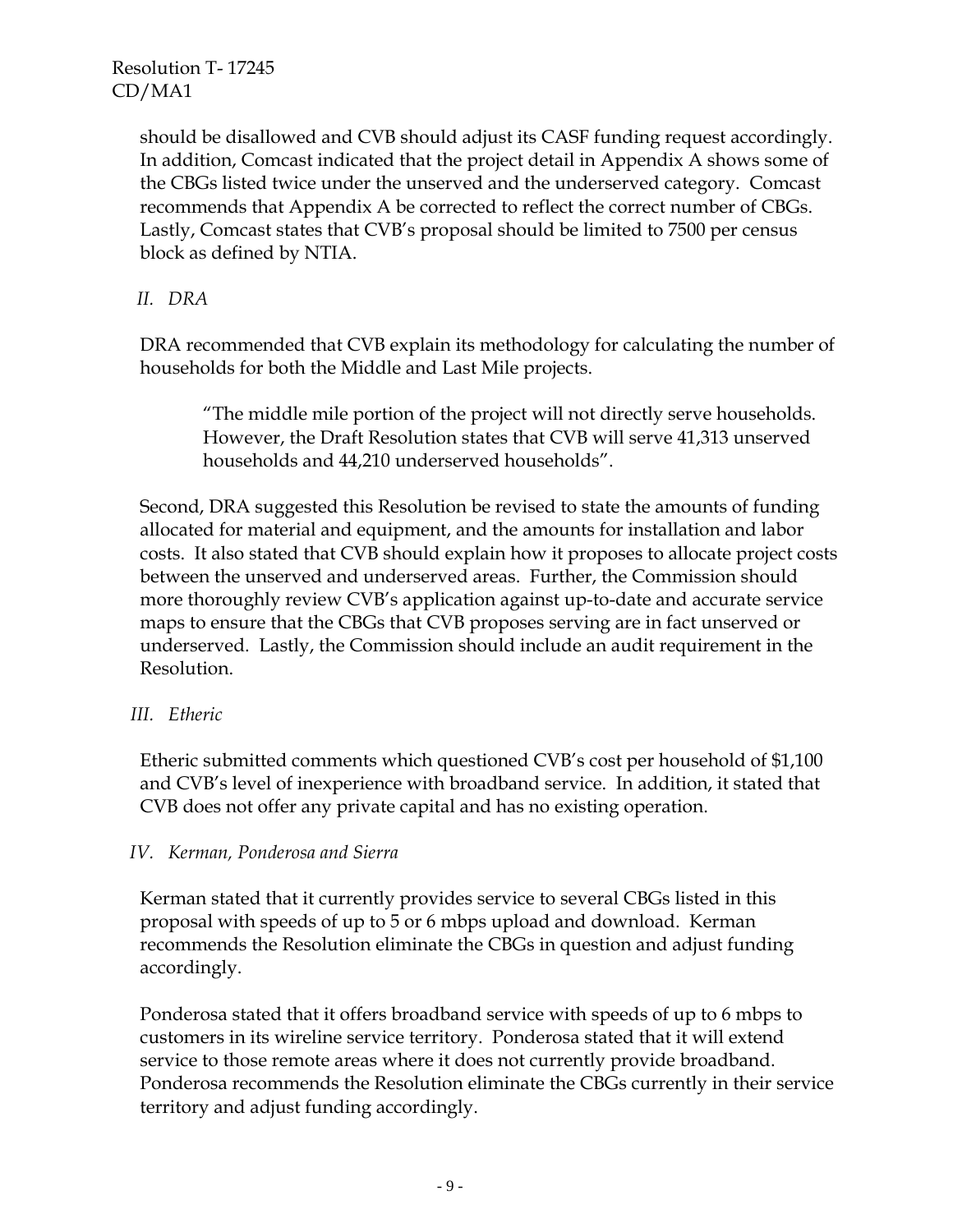> Sierra stated that it currently provides service to several CBGs listed in this proposal with download speeds of at least 3 mbps and upload speeds of 1 mbps. Sierra recommends the Resolution eliminate the CBGs in question and adjust funding accordingly.

### *Reply Comments*

- *I. CVB's Replies:* 
	- *A. To Comcast's comments*

CVB stated that it conducted a website review of Comcast's advertised download and upload speeds and contacted Comcast's customer service to inquire about the speeds Comcast currently offers. Both Comcast's advertisement and customer services inquiries confirmed that Comcast currently provides broadband with speeds of 6 -12 mbps download and 500 – 2 mbps upload with Power Boost. 4

CVB clarified that there is no duplication of household counts between its proposed unserved and underserved areas. To support its position, CVB overlaid the CBTF with the U.S. Census Bureau CBG mapping to calculate the portions of a CBG that is unserved or underserved. CVB applied the percentage of that CBG land area to the number of household units to determine the number of unserved and underserved units.

### *B. To DRA's comments*

With regard to the methodology for calculating the number of households in the unserved and underserved areas, CVB explained that it overlaid the CBTF map with the U.S. Census Bureau CBG map to calculate the portions of the CBG that is unserved and underserved. CVB then applied the percentage of that CBG land area to the number of household units to determine the number of unserved and underserved units.

### *C. To Etheric's Comments*

 $\overline{a}$ 

With regard to Etheric's comment on the cost per household, CVB's CASF amended application filed on October 5, 2009 which reflects the adjusted cost per potential customer of \$960 per household is 17% more than the \$800 average cost. In addition, while CVB does not currently offer broadband service, it has nearly 30 years

<sup>&</sup>lt;sup>4</sup> PowerBoost is a patent pending Comcast network technology that enables you to experience faster connection speeds while you are downloading and uploading large files to the Internet by PowerBoost leveraging additional capacity that is already built into Comcast's advanced network.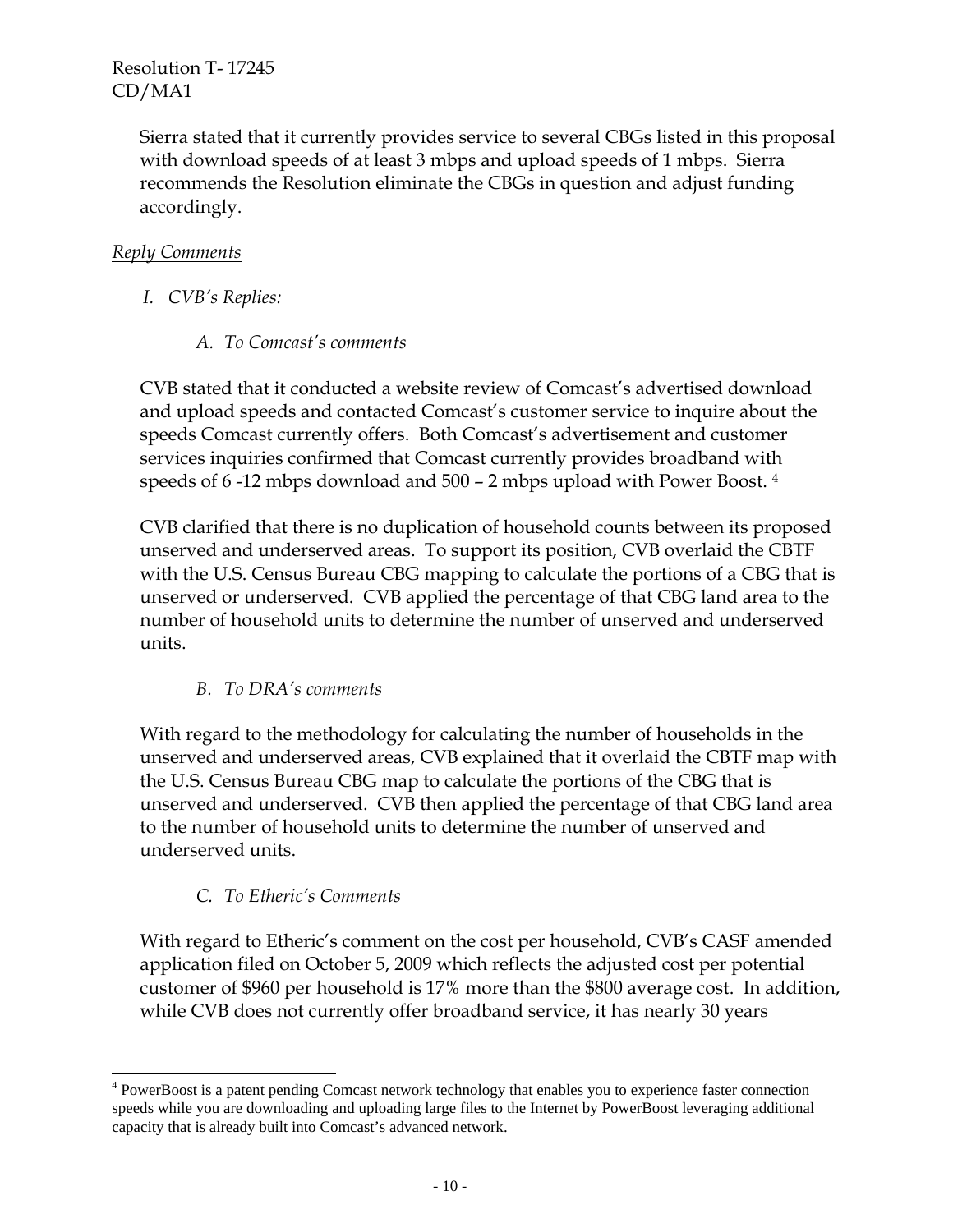> experience in civil/utility engineering and 15 years experience in wireless project development, engineering, leasing/permitting and deployment.

With regard to Etheric's concern on private capital, CVB stated that it will provide 10% matching funds of \$8,033,433 to the total project cost.

### *D. Kerman's, Ponderosa's and Sierra's Comments*

With regard to Kerman's comment on areas already served by Kerman, CVB contacted Kerman and was informed by staff that there are pockets of fiber service that provide 3 mbps download and 1 mbps upload. The remaining areas have copper line with broadband speeds of up to 6 mbps download and .512 kbps upload.

In response to Ponderosa's comment on areas already served by Ponderosa, CVB provided CD staff with a printout of Ponderosa's advertisement indicating that broadband with speeds of 6 mbps/512 kbps and 3 Mbps/384 kbps is currently being offered to customers.

With regard to Sierra's comment on areas already served by Sierra, CVB stated that it proposes to serve only those unserved portions of the CBG as identified by the CBTF. Additionally, CVB only included in its proposal those areas where the CBTF mapping indicates speeds between 500 kbps – 5 mbps. CVB further stated that Sierra advertises speeds ranging from 786 kbps down/256 kbps up to 3 mbps down/1 mbps up on its website and CVB is unable to determine those areas with the 3 mbps/1mbps minimum service required per Res. T-17143.

### *II. Comcast Replies*

Comcast filed additional reply comments on November 23, 2009 and stated that while CVB tried to contest the upload and download speeds offered by Comcast, Comcast maintains that CVB effectively admits that Comcast provides the required 1mbps upload and 3 mbps download speed.

### *Staff Responses on Comments Filed*

In evaluating challenges, CD staff recognizes that CBGs cover broad areas and that challenges filed regarding a particular CBG does not necessarily mean that the entire CBG is actually served. Thus, in evaluating challenges filed, CD staff requests from challengers' additional information such as maps of served areas, speeds offered and subscriber information to verify the veracity of the challenges.

CD staff agrees with Comcast's first comment. Comcast explained that it currently provides broadband with download speeds of 6 mbps and upload speed of 1 mbps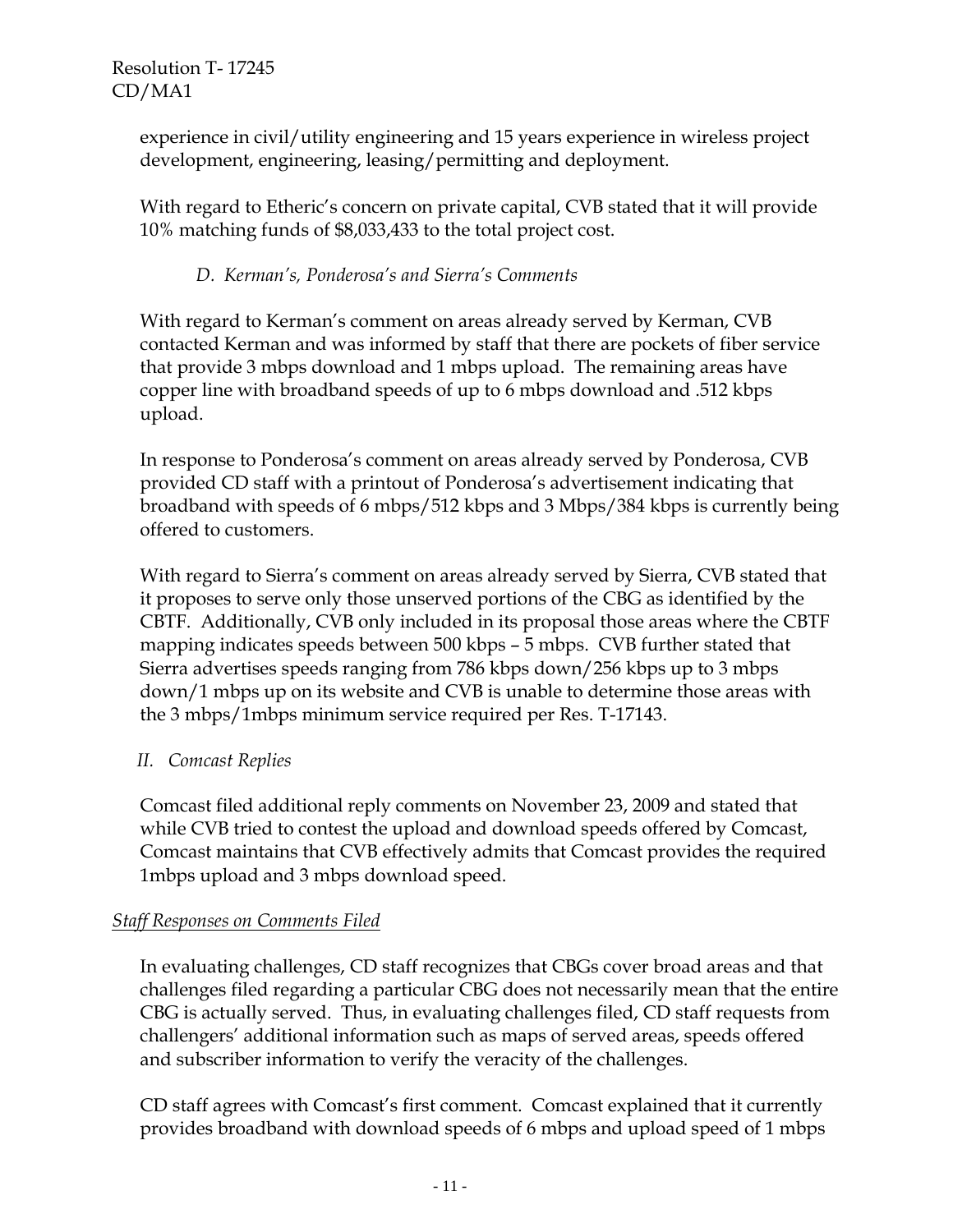in its territory. Comcast further explained that its website does not indicate the speeds offered nor can a customer service representative confirm the exact speed because Comcast's website and customer service is intended for its nationwide customer base and not California specific. CVB could not provide additional information or proof to the contrary. Therefore, CD requested CVB to remove these CBGs and adjust its funding request accordingly.

While the project detail in Appendix A shows some of the CBGs listed as unserved and underserved, CD staff has determined that there is no duplication in areas and therefore, no duplication in cost.

With regard to Comcast's comment on NTIA's limit of accessible records for each census block level to 7500, CD staff notes that the Commission shall use existing definitions of census block groups for unserved and underserved areas when reviewing applications eligible for CASF funding.

With regard to DRA's comment regarding the calculation for middle and last mile, CVB corrected its application and this Resolution has been changed to reflect the correct project description to a last mile project. In the issue of the number of households for the unserved and underserved areas, CD accepts CVB's calculation methodology.

In answer to DRA's second comment regarding project cost, below is CVB's project cost breakdown:

| Site Acquisition, Engineering and Construction Costs All |              |
|----------------------------------------------------------|--------------|
| Towers excluding Radio Cost                              | \$17,884,457 |
| Backhaul Radio Equipment                                 | \$8,850,639  |
| <b>Broadcast Equipment Network</b>                       | \$8,909,453  |
| Eligible Termination and Installations Costs             | \$34,803,140 |
|                                                          |              |
| <b>CVB Broadband Network and Termination Costs</b>       | \$70,447,688 |
| <b>Qualifying Operational CapEx Two Years</b>            | \$6,215,954  |
| Contingency @5% on Construction and Operational Cost     | \$2,273,367  |
|                                                          |              |
| <b>Total CapEx for Infrastructure over Two Years</b>     | \$78,937,009 |

With respect to DRA's comment regarding reviewing the application against up-todate service maps, D.09-07-020 provides a new schedule for filing, review and approval of CASF applications. CD reviewed this project by analyzing required data provided by the applicant including but not limited to shapefiles mapping the subject area against the CBTF updated maps (August 10, 2009). The CBG list for this project appeared by county on the Commission's CASF website to give other broadband providers the opportunity to challenge the CBGs.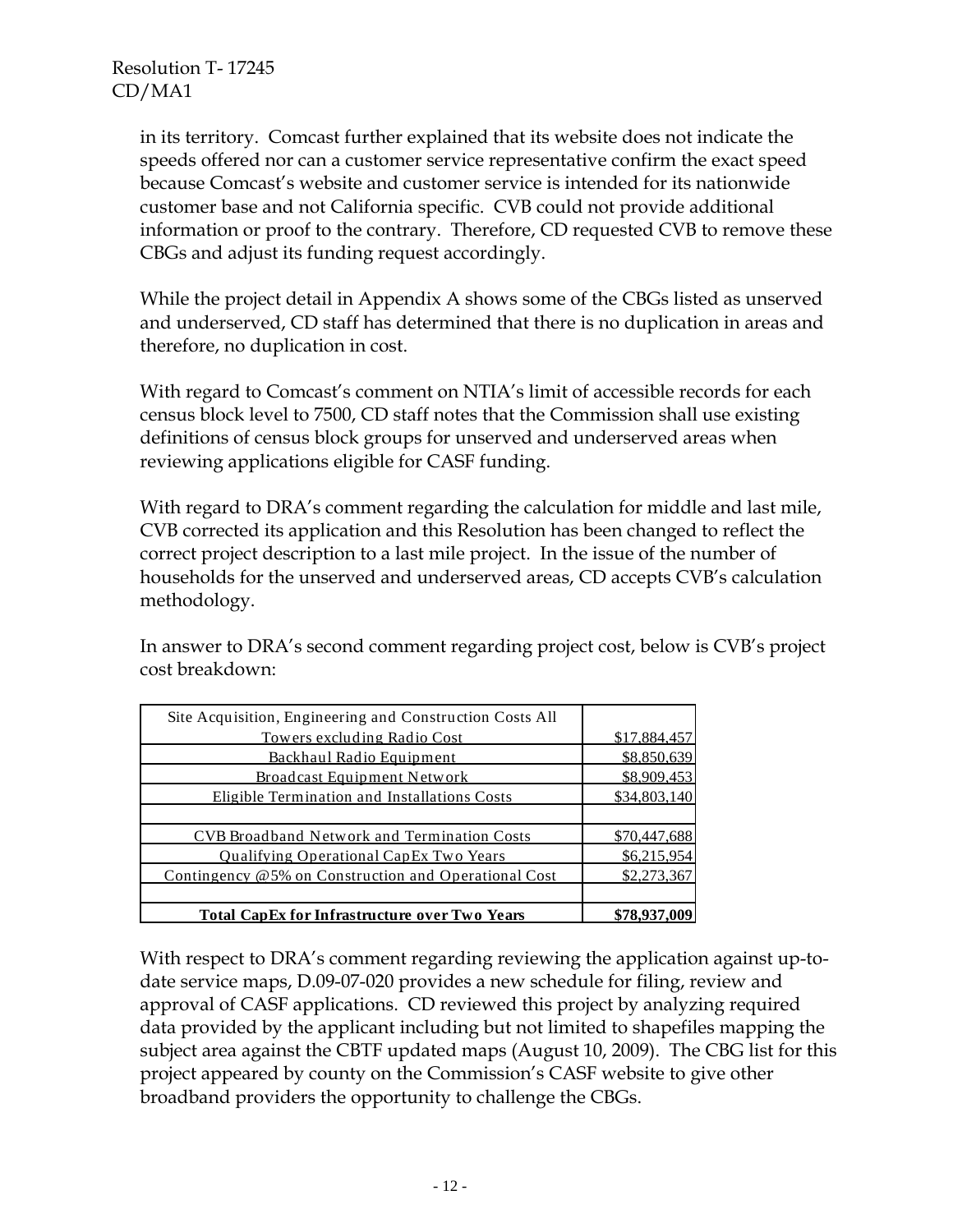CD's analysis started from the date (July 17, 2009) that the applicant submitted the application for the proposed area. Based on Res. T-17143, the applicant's assertion that the area is unserved or underserved is as of the date of submission. It is not fair to the applicant or administratively feasible to continuously update and review that the areas already deemed unserved or underserved by CD.

In answer to DRA's fourth comment that this resolution should include an audit requirement, all CASF resolutions have an Ordering Paragraph that the Commission has the right to conduct any necessary audit, verification, and discovery during project implementation/construction to ensure that CASF funds are spent in accordance with Commission approval.

With regard to Etheric's comment regarding the cost per household, we note that CASF project costs cannot be standardized precisely because not all areas have the same topographical characteristics, the same demographics or can be served by the same technology or infrastructure. It would not be consistent with the goals of the CASF to deprive residents in areas of the State from receiving broadband service simply because they live in areas that are more costly to serve.

Regarding Etheric's comment questioning CVB's experience, the CVB project will partner with a wireless service provider that has broadband service experience to provide wireless internet service.

Regarding Etheric's concern that CVB makes no capital commitment, CVB will provide 10% matching funds or funds equal to the total amount payable under this CASF award to this project.

CD agrees with Kerman's comment and recommendation that this Resolution eliminate those CBGs where Kerman already provides broadband service in with speeds of at least 3 mbps download and 1 mbps upload. Kerman provided CD staff with a map of those areas within their service territory that already have broadband service with speeds of at least 3 mbps download and 1 mbps upload. In addition, Kerman provided CD staff with a list of customers who currently subscribe to broadband from Kerman with speeds of at least 3 mbps download and 1 mbps upload. CD contacted these customers and verified that the information provided by Kerman is correct. Consequently, CD will disallow those areas within Kerman's territory verified to have the minimum speed requirements from this Resolution.

With regard to Ponderosa's comment on areas already served by Ponderosa, CVB provided CD staff with a printout of Ponderosa's advertisement of broadband service offers to customers with speeds of 6.0 mbps download/512 kbps upload and 3.0 mbps download/384 kbps upload. Since these speeds do not meet the minimum speed requirement of 3 mbps download and 1 mbps upload, CD will allow the following CBGs or areas within these CBGs in this Resolution: 060190055032,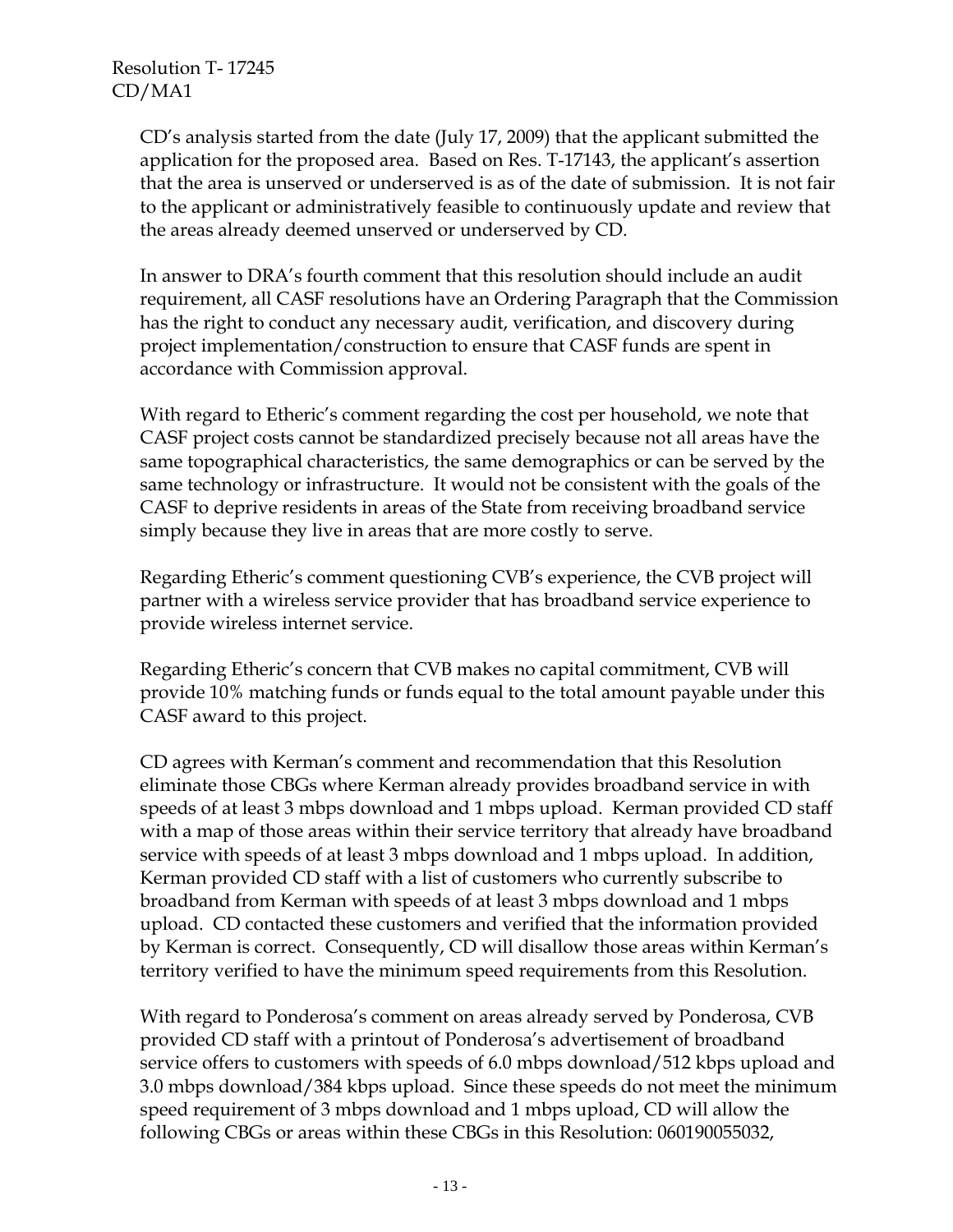> 060190055151, 060190055151, 060190064011, 060190064012, 060190064013, 060190064014, 060190064015, 060190064016, 060190064021, 060190064022, 060190064023, 060190064024, 060190064025, 060190064026, 060190064033, 060390001021, 060390001022, 060390001023, 060390001024, 060390001031, 060390004052, 060390001053, 060390001055 and 060390005091.

With respect to Sierra's comment on areas already served by Sierra, CD staff recommends disallowing CBGs 060390001032, 060390001033, 060390001034, 060390001054 where Sierra stated it provides broadband with the minimum speed requirement of 3/1 in its entirety.

CD staff had many conversations with Sierra's representative regarding the availability of broadband service speeds of 3/1 mbps in the "underserved" areas of CBGs 060390001021, 060390001031, 060390001051, 060390001053, 060390001022, 060390001052, and 060390001055 and in "unserved" areas of CBGs 060390001021, 060390001032, 060390001052, 060390001031, 06390001051, 060390001055. Sierra provided CD staff with 15 names and addresses of customers who subscribe to their broadband service in these CBGs. Except for one customer, CD staff verified that these customers were in areas within these CBGs already served and not included in CVBs proposal. Therefore, CD recommends that only that portion of CBG # 060390001005 already shown and verified by staff as already served will be disallowed.

### **Conclusion**

The Commission finds CD's recommended contingent CASF funds award for 219 unserved and 296 underserved areas in the CVB Last Mile project as discussed in this resolution and summarized in Appendix A to be reasonable and consistent with Commission orders, and, therefore, adopts such award.

CVB's contingent funding is based on 1) compliance with the requirements of Resolutions T-17233 and T-17143; and 2) receiving ARRA funding. If CVB is unable to obtain ARRA funding and, as a result, will not build its project, CVB should promptly notify the Director of CD so that CASF funds may be reallocated to other grants.

CVB is also required to post a performance bond and provide a copy of the bond to CD as directed in this resolution.

### **Findings**

1. The CASF was established as a two-year program that will provide matching funds of up to 40% of the total project costs for the deployment of broadband infrastructure in unserved and underserved areas in California.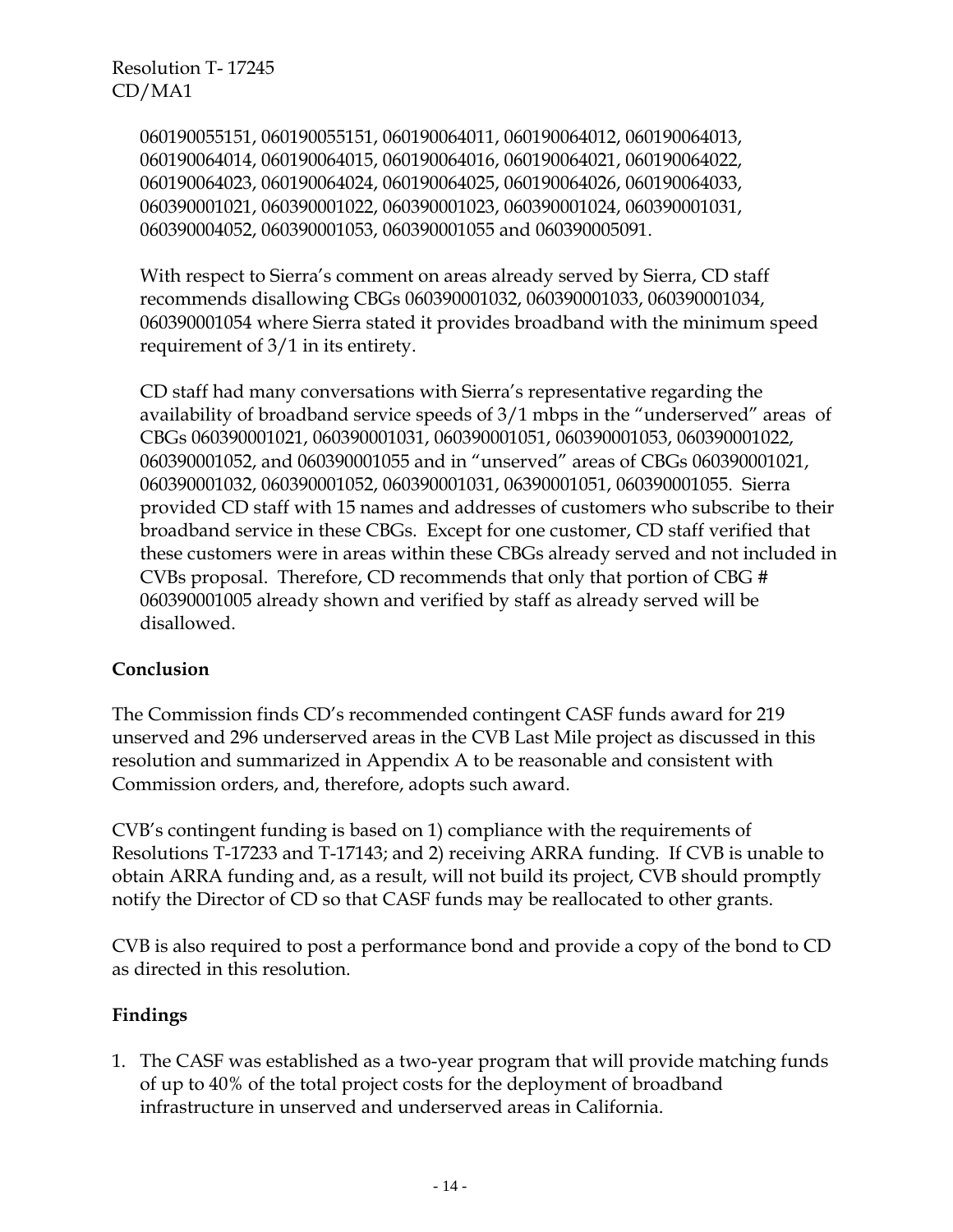- 2. Resolution T-17143, approved on June 12, 2008, adopts the application requirements and scoring criteria for the award of funds, a prescribed timeline for other filings, and notifications including a projected Commission Meeting date for final approval of award(s).
- 3. On July 9, 2009, the Commission issued D.09-07-020 approving a new CASF schedule and plan for an additional round of broadband projects that would complement broadband grants awarded under the federal government's American Recovery and Reinvestment Act (ARRA). While retaining the 40% matching grant process, the Commission in this Decision authorized providers an option of seeking a 10% grant from the CASF concurrent with efforts to seek an 80% grant from the ARRA fund.
- 4. On July 29, 2009, Governor Schwarzenegger signed AB 1555 (Chapter 24, Statutes of 2009), amending Section 281 of the Public Utilities Code expanding CASF eligibility to any entity applying for CASF funding in conjunction with their ARA funding request provided that entity satisfied the eligibility requirement of r CASF funding.
- 5. On October 29, 2009, the Commission approved Resolution T-17233, which addresses the requirements for non-certificated or non-licensed broadband providers applying for CASF grant money in conjunction with their ARRA funding request.
- 6. A list of census block groups (CBGs) appeared by county for CVB's project was posted on the Commission's CASF website page on July 28, 2009 under "UNSERVED areas proposed to be served as of July 17, 2009: Census Block Groups (CBGs)", and "UNDERSERVED areas proposed to be served as of July 17, 2009: Census Block Groups (CBGs)." Subsequently additional CBGs appeared by county on the CASF website under "UNDERSERVED areas proposed to be served as of October 5, 2009." CD proceeded with its independent review and analysis of this project area to verify that it was unserved and/or underserved as of the applicant's filing date.
- 7. CVB filed an application on July 17, 2009, seeking 10% CASF funding under U-4228- C, and subsequently filed an amended application on October 5, 2009 as a noncertificated applicant pursuant to AB 1555.
- 8. CVB's project proposes to deploy a fixed wireless network that will deliver high speed internet services throughout the greater Central Valley region.
- 9. CVB's proposed network will utilize 120 existing co-locatable tower facilities for approximately 90% of its access point facilities in year one and will construct ten (10) new site towers with copper backhaul Dual T-1's in year two. CVB proposes to deploy three different wireless frequencies (900 MHz, 2.4 GHz, 3.65 GHz) using WiFi or WiMAX protocols.
- 10. CVB's proposed project will deploy two different microwave frequencies for its Middle Mile, and fiber backhaul. Each county covered will have 3 licensed Motorola PTP 800 backhaul to fiber links, feeding into the CVB networks' primary tower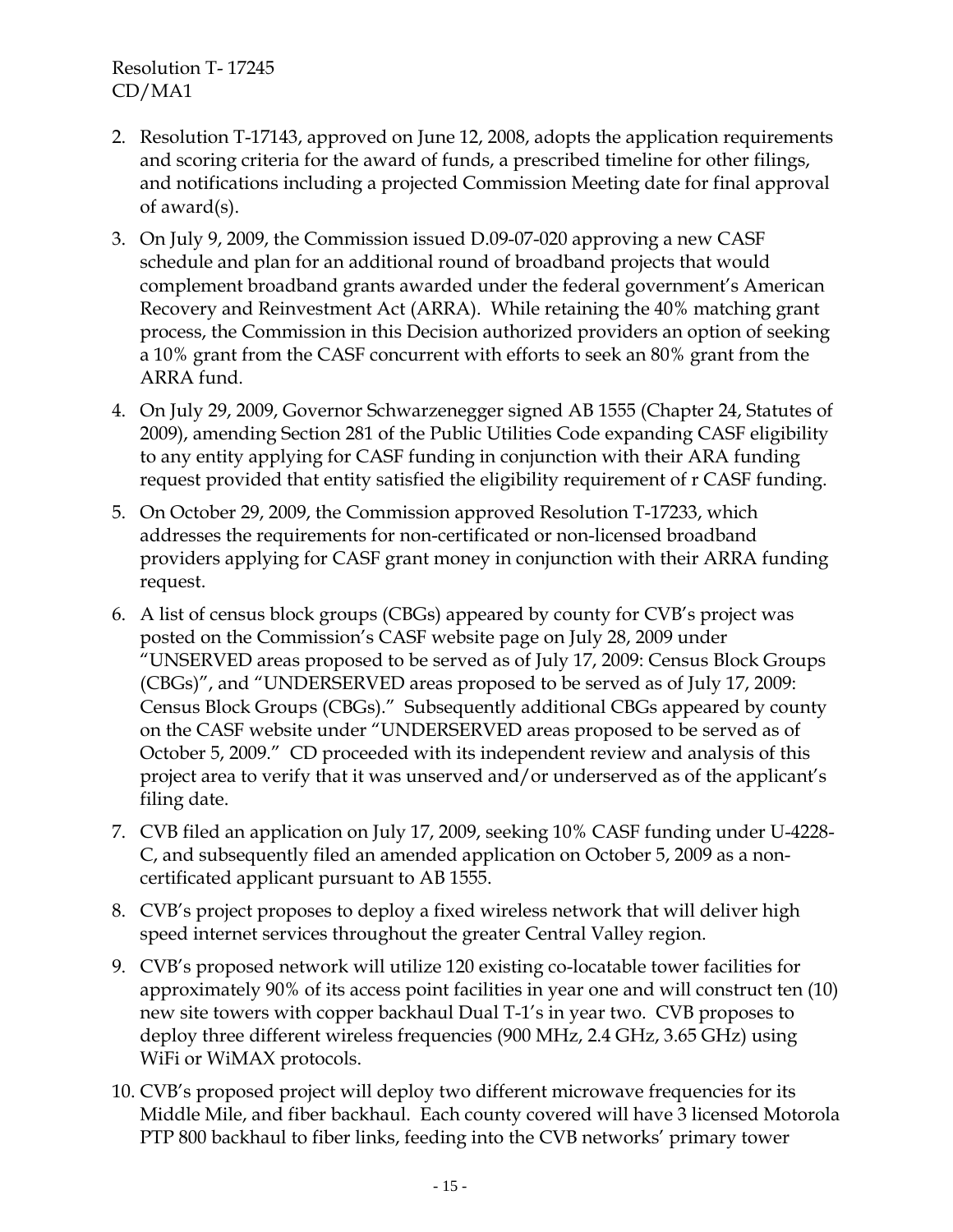locations. The fiber backhaul connections will be provided by any one or combination of three different providers; CENIC, Comcast and/or Qwest.

- 11. Unserved areas are defined as areas not served by any form of facilities-based broadband, or where internet connectivity is available only through dial-up service or satellite.
- 12. Underserved areas are defined as areas where broadband is available but no facilities–based provider offers services at speeds of at least 3 mbps download and 1 mbps upload.
- 13. CD reviewed CVB's project eligibility based on criteria in Resolution T-17143. These data include, but are not limited to: proof of Certificate of Public Convenience and Necessity (CPCN) registration; descriptions of current and proposed broadband infrastructure; geographic information system (GIS) formatted Shapefiles mapping the subject areas; assertion that the area is underserved; potential subscriber size and household incomes; project construction schedule; project budget; proposed pricing and commitment period for new subscribers; and, financial qualifications of the applicant.
- 14. CD reviewed the shapefiles, which mapped the broadband deployment, using sources including, but not limited to, the United States 2000 Census data, the January, 2008, Broadband Task Force Report, and the revised August 10, 2009, California Broadband Task Force map, among others. These maps helped to verify the existence or non-existence of broadband service areas and broadband speeds, where available.
- 15. After its review, CD determined that 219 unserved CBGs and 296 underserved CBGSs are eligible for CASF funding.
- 16. CVB's project is subject to the California Environmental Quality Act (CEQA). The Commission must complete CEQA review prior to disbursing CASF funds for construction activities.
- 17. CVB is required to post a performance bond equal to the total amount payable under this CASF award, or 10% of the project cost, and provide a copy of the bond to CD within five business days after the completion of the CEQA review, in accordance with the existing CASF funding rules. Failure to comply with this requirement may result in voiding of the grant.
- 18. CVB should comply with all guidelines, requirements, and conditions associated with the granting of CASF funds as specified in the ordering paragraphs of Resolutions T-17233 and T-17143 including but not limited to the submission of FCC Form 477 and Commission auditing requirements.
- 19. CVB should notify the Director of CD of the disposition of its ARRA application and CEQA review within 30 days of its knowledge of the status of the application and review.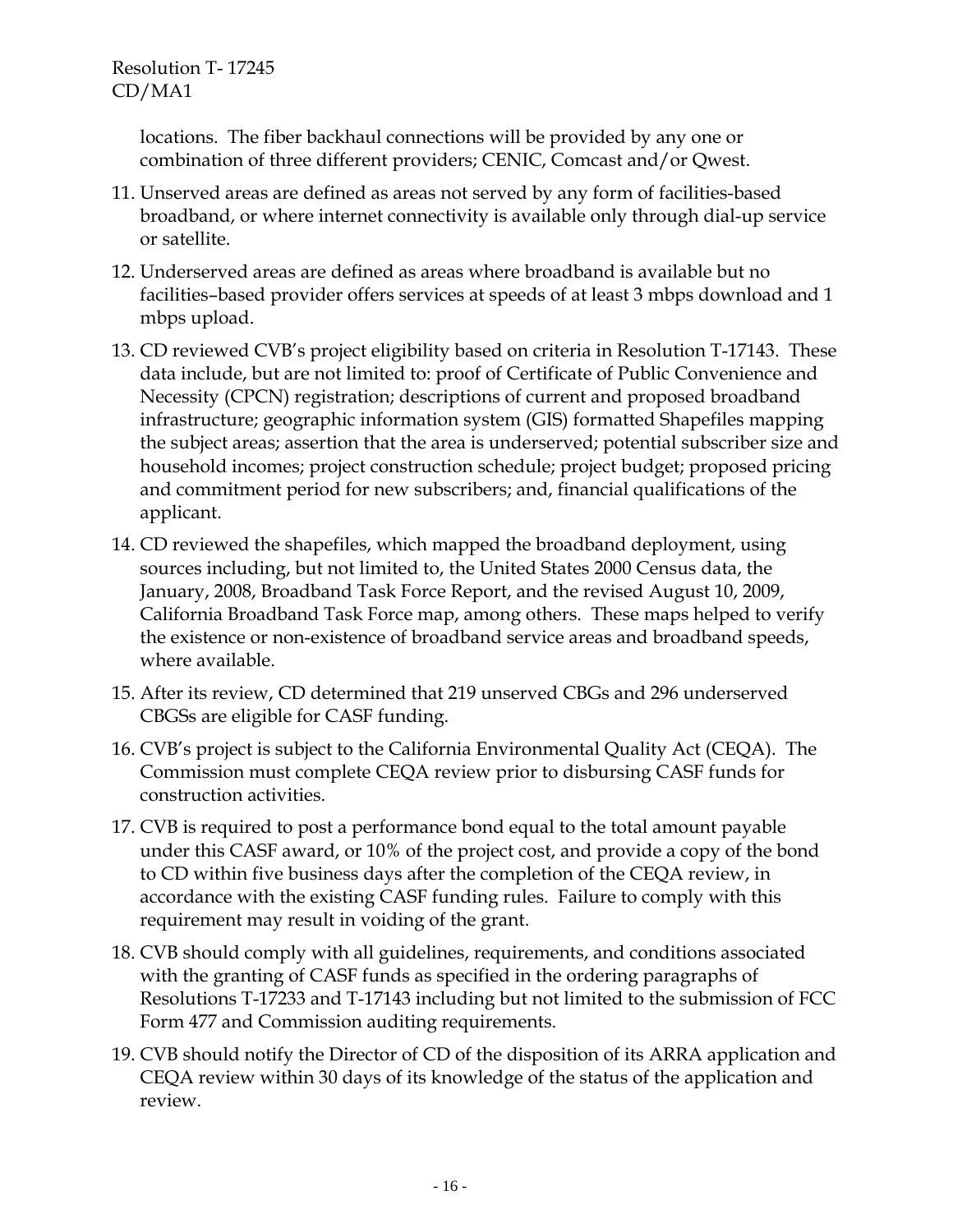- 20. If the CVB project will not be constructed, CVB should notify the Director of CD within 30 days of the decision that the project will not be constructed so that the committed CASF funds may be reallocated to other grants.
- 21. A notice letter was emailed on November 3, 2009, informing a) all applicants filing for unserved and underserved areas and, b) parties on the service list of R.06-06-028 of the availability of the draft of this Resolution for public comments at the Commission's website http://www.cpuc.ca.gov/static/documents/index.htm. This letter also informed parties that the final conformed Resolution adopted by the Commission will be posted and available at this same website.
- 22. Comments filed by Comcast Phone of California, LLC, Division of Ratepayer Advocates, Etheric Networks Inc., Kerman Telephone Company, The Ponderosa Telephone Company, and Sierra Telephone Company on or before November 18, 2009 are addressed in this Resolution.
- 23. The Commission finds CD's recommended contingent CASF award to CVB, for unserved and underserved areas in the CVB project and as discussed in this resolution and summarized in Appendix A, to be reasonable and consistent with Commission orders and should be adopted.

## **THEREFORE, IT IS ORDERED that:**

- 1. The Commission shall award contingent funding of \$7,893,700 from the California Advanced Services Fund to California Valley Broadband (CVB) for its project to provide service in unserved and underserved areas as described in the Discussion section and summarized in Appendix A of this Resolution. The award is contingent on CVB receiving (1) an ARRA grant for 80% of the total estimated project cost, (2) compliance with the Ordering Paragraphs of Res. T-17233.
- 2. CVB shall post a performance bond equal to the total amount payable under this CASF award, or 10% of the project cost, and provide a copy of the bond to CD within five business days after completion of California Environmental Quality Act (CEQA) review in accordance with the existing CASF funding rules. Failure to comply with this requirement may result in voiding of the grant.
- 3. CVB shall comply with all guidelines, requirements, and conditions associated with the CASF funds award as specified in Resolutions T-17233, T-17143 and D.09-07-020 including but not limited to FCC Form 477 and Commission auditing requirements.
- 4. CVB shall notify the CD Director of the disposition of its ARRA application and work with the Commission's staff to complete CEQA review of the project. Failure to comply may result in voiding of the grant
- 5. If the CVB project will not be constructed, CVB shall notify the Director of CD within 30 days of the decision that the project will not be constructed so that the committed CASF funds may be reallocated for other grants.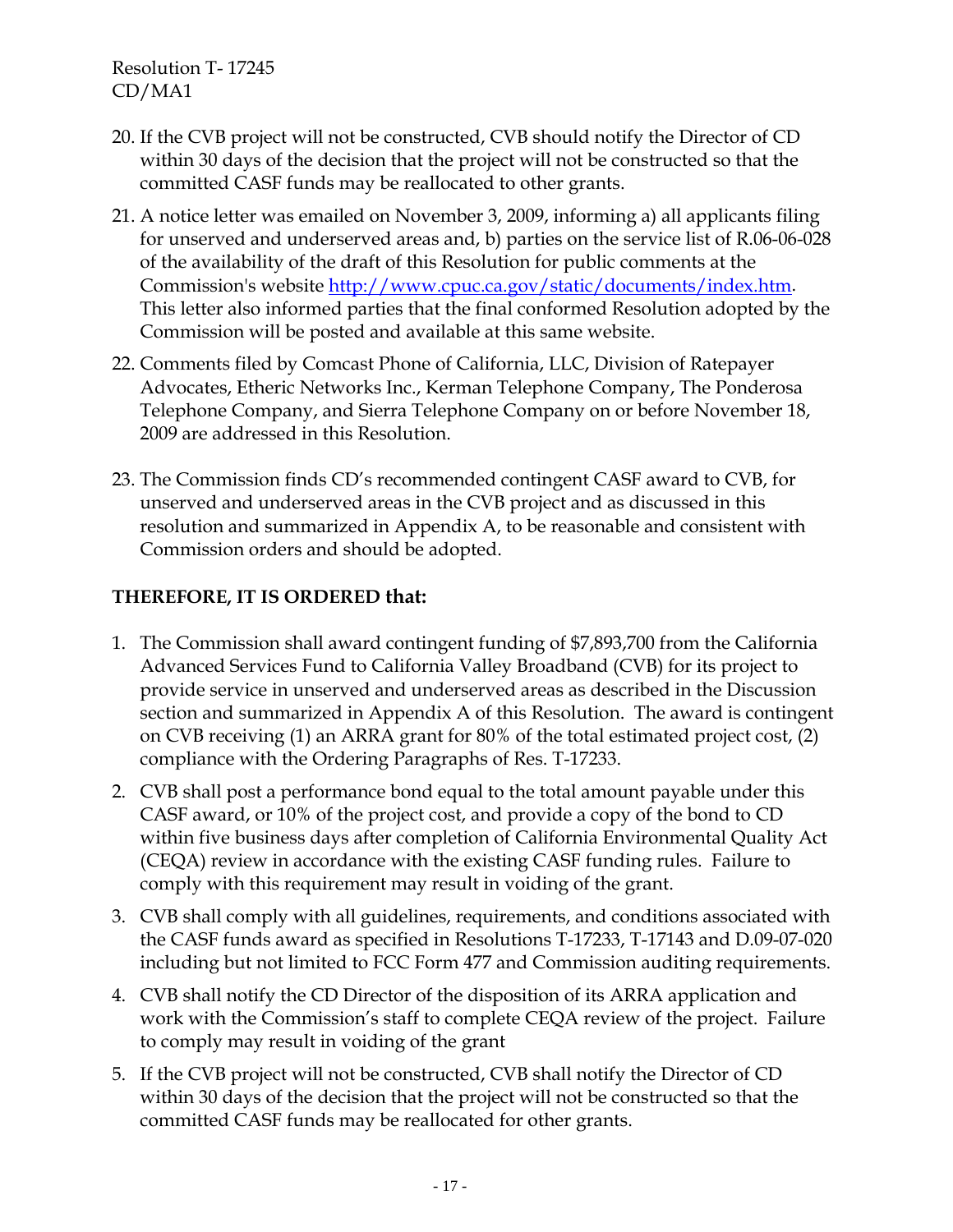- 6. The program fund payment of \$7,893,700 for this Commission-approved unserved and underserved project shall be paid out of the CASF fund in accordance with the guidelines adopted in Resolutions T-17233, T-17143 and D.09-07-020.
- 7. Payments to CVB shall be in accordance with Section IX of Appendix A of Resolution T-17143 and in accordance with the process defined in the "Payments to CASF Recipients" section of this resolution.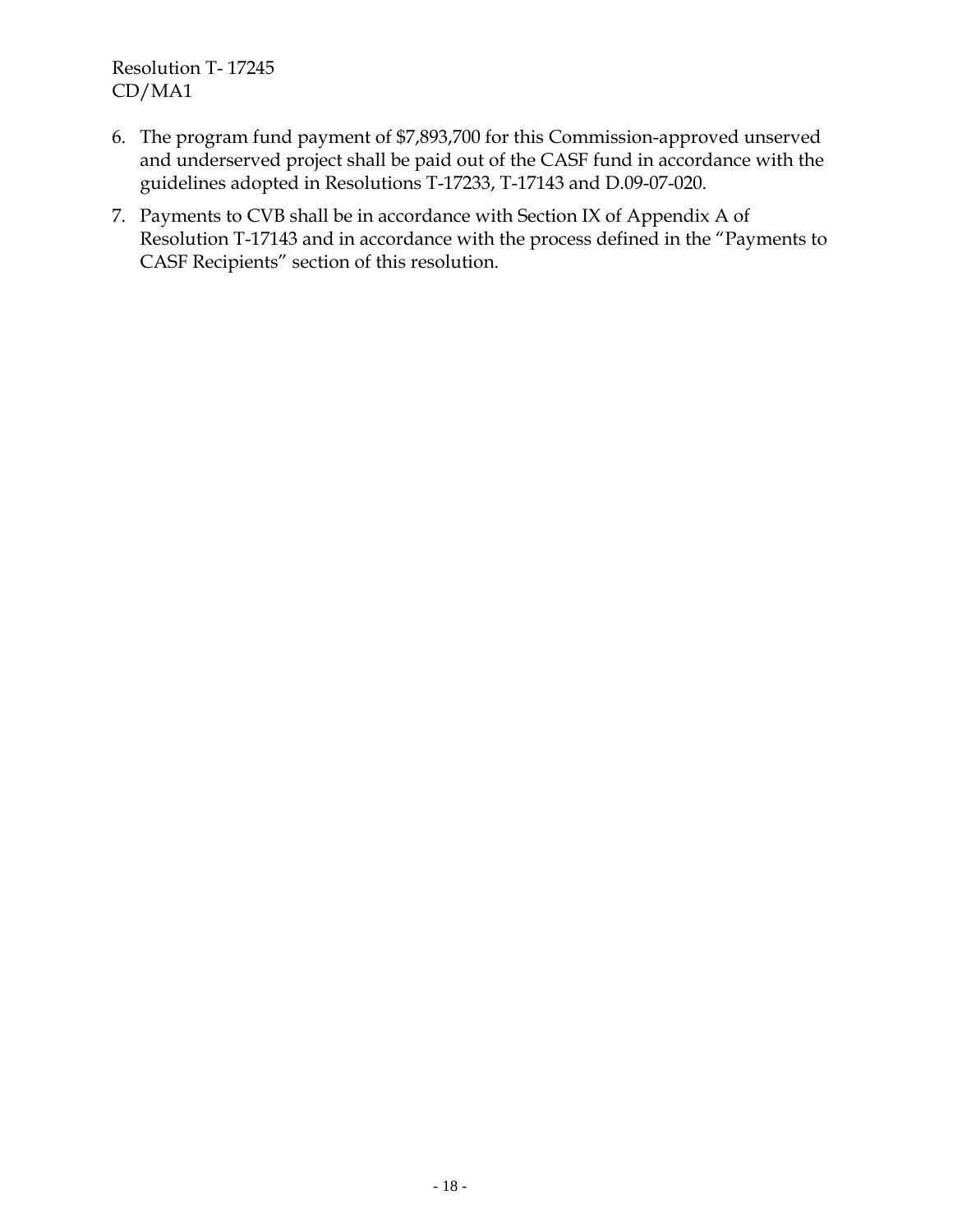This Resolution is effective today.

I hereby certify that this Resolution was adopted by the Public Utilities Commission at its regular meeting on January 21, 2010. The following Commissioners approved it:

/s/ Paul Clanon

PAUL CLANON Executive Director

MICHAEL R. PEEVEY President DIAN M. GRUENEICH JOHN A. BOHN TIMOTHY ALAN SIMON **Commissioners**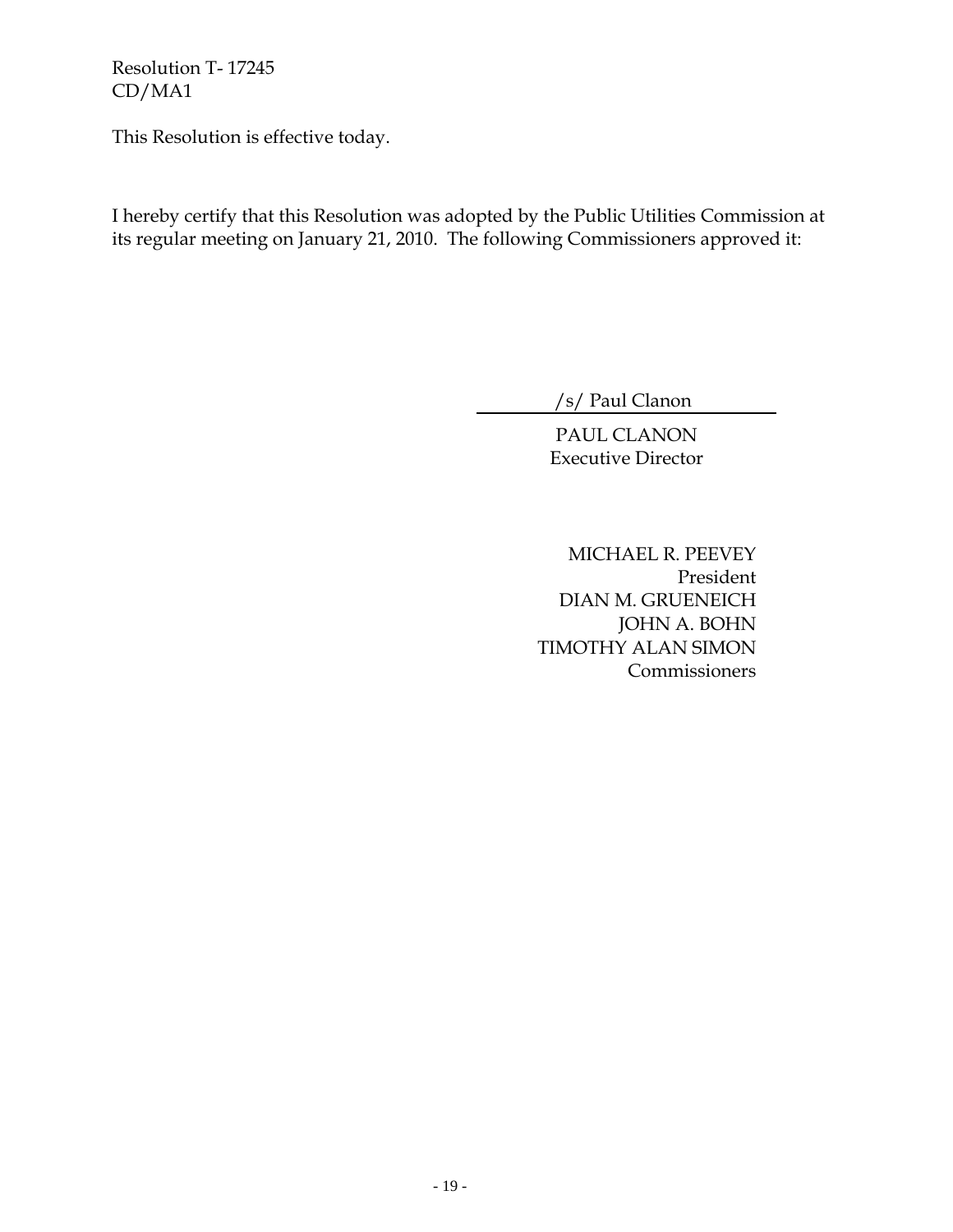## **APPENDIX A California Valley Broadband, LLC California Valley Broadband - Project Key Information**

| 1                | Project ID                     |                                                                                                                                                                                                                                                                                                                                               |  |
|------------------|--------------------------------|-----------------------------------------------------------------------------------------------------------------------------------------------------------------------------------------------------------------------------------------------------------------------------------------------------------------------------------------------|--|
| $\overline{2}$   | <b>Project Name</b>            | California Valley Broadband                                                                                                                                                                                                                                                                                                                   |  |
| 3                | Project Plan                   | California Valley Broadband (CVB) is a superior<br>fixed wireless network. CVB anticipates utilizing a<br>'tri-band" deployment of two unregulated (WiFi)<br>frequencies and one licensed (WiMAX) frequency to<br>accommodate range, terrain, tree and other<br>interference issues.                                                          |  |
| $\boldsymbol{4}$ | Project Size (in square miles) | 6,621 Unserved                                                                                                                                                                                                                                                                                                                                |  |
|                  |                                | 2,183 Underserved                                                                                                                                                                                                                                                                                                                             |  |
| $\sqrt{5}$       | Download speed                 | Up to 20 mbps                                                                                                                                                                                                                                                                                                                                 |  |
| 6                | Upload speed                   | Up to 6 mbps                                                                                                                                                                                                                                                                                                                                  |  |
| $\overline{7}$   | Location                       | Sacramento, Solano, San Joaquin, Stanislaus,<br>Merced, Madera and Fresno Counties                                                                                                                                                                                                                                                            |  |
| a)               | <b>Community Name</b>          | Avocado, Bretz Mill, Broadview Farms, Burrel,<br>Calflax, Cantua Creek, Cedar Grove, Cedarbrook,<br>Cella, Chaney Ranch, Clint, Conejo, Crabtree, Deer<br>Crossing, Dunlap, Elk, Etheda Springs, Five Points,<br>Giffen Cantua Ranch, Goodmill, Gravesboro,<br>Hoffman Point, Hume, Hume Station                                              |  |
|                  |                                | Kanawyers, Levis, Mercey Hot Springs, Minkler,<br>Miramonte, Monmouth, Mono Hot Springs,<br>Navelencia, Oro Loma, Oxalis, Panoche Junction,<br>Parkfield Junction, Piedra, Piedra Post Office,<br>Pilibos Ranch, Pinehurst, Rodgers Crossing,<br>Schilling, Squaw Valley, Three Rocks, Vanguard                                               |  |
|                  |                                | Westhaven, Westside, Wildflower, Wood Ranch,<br>Berenda, Bonita, Central Camp, Daulton, Italian<br>Swiss Colony, Kismet, La Vina, Trigo, Whisky Falls,<br>Athlone, Ballico, Brito, Cortez, Cortez, Cressey, Dos<br>Palos Y, Hamburg Farms, Hopeton, Ingomar,<br>Merced Falls, Santa Rita Park, Snelling                                       |  |
|                  |                                | South Dos Palos, Stevinson, Bruceville, Clay,<br>Emmaton, Herald, Point Pleasant, Burnham,<br>Cometa, Dogtown, Gillis, Holt, Mokelumne City,<br>Mossdale, New Hope, San Joaquin River Club,<br>Thornton, Trull, Van Allen, Vernalis, Allendale,<br>Birds Landing, Bucktown, Bunker, Chipps,<br>Collinsville, Creed                            |  |
|                  |                                | Cygnus, Denverton, Dozier, Dutton, Jacksnipe,<br>Maine Prairie, Meins Landing, Montezuma, Olcott,<br>Oxford, Pierce, Rio Vista Junction, Spoonbill, Toland<br>Landing, Vale, Woodward, Yolano, Cooperstown,<br>Eugene, Hatch, Jet, Knights Ferry, La Grange<br>Montpelier, Ohm, Paulsell, Solyo, Stomar, Valley<br>Home, Warnerville, Westley |  |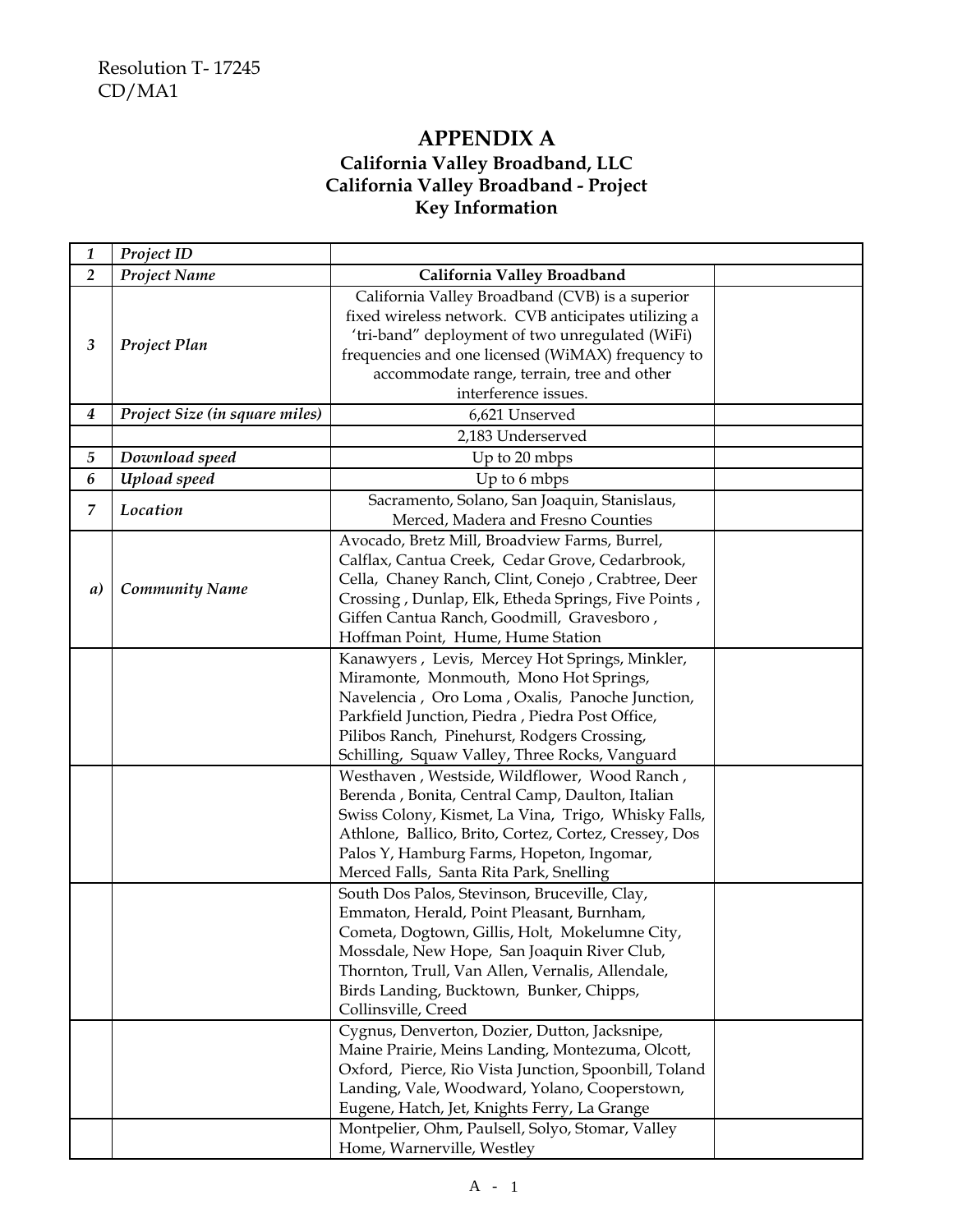| $\boldsymbol{b}$ | CBGs/Household Income | <b>UNSERVED</b> |          |
|------------------|-----------------------|-----------------|----------|
|                  |                       | 060190015002    | \$37,007 |
|                  |                       | 060190016001    | \$43,026 |
|                  |                       | 060190016002    | \$35,972 |
|                  |                       | 060190017004    | \$39,063 |
|                  |                       | 060190018003    | \$42,500 |
|                  |                       | 060190019001    | \$41,667 |
|                  |                       | 060190019003    | \$30,385 |
|                  |                       | 060190038033    | \$50,833 |
|                  |                       | 060190039002    | \$28,594 |
|                  |                       | 060190039003    | \$23,262 |
|                  |                       | 060190039004    | \$29,583 |
|                  |                       | 060190039005    | \$27,895 |
|                  |                       | 060190041001    | \$46,429 |
|                  |                       | 060190055152    | \$77,073 |
|                  |                       | 060190059021    | \$54,567 |
|                  |                       | 060190059022    | \$70,000 |
|                  |                       | 060190059024    | \$36,250 |
|                  |                       | 060190059025    | \$21,932 |
|                  |                       | 060190059042    | \$45,250 |
|                  |                       | 060190063001    | \$60,331 |
|                  |                       | 060190063002    | \$52,188 |
|                  |                       | 060190064012    | \$69,375 |
|                  |                       | 060190064014    | \$44,700 |
|                  |                       | 060190064015    | \$55,682 |
|                  |                       | 060190064016    | \$30,000 |
|                  |                       | 060190064021    | \$61,563 |
|                  |                       | 060190064022    | \$53,224 |
|                  |                       | 060190064025    | \$20,417 |
|                  |                       | 060190064031    | \$25,455 |
|                  |                       | 060190064032    | \$32,368 |
|                  |                       | 060190064033    | \$29,850 |
|                  |                       | 060190064034    | \$43,884 |
|                  |                       | 060190064035    | \$33,785 |
|                  |                       | 060190065001    | \$23,912 |
|                  |                       | 060190069003    | \$35,000 |
|                  |                       | 060190073001    | \$37,404 |
|                  |                       | 060190073003    | \$42,813 |
|                  |                       | 060190073005    | \$48,030 |
|                  |                       | 060190074001    | \$25,982 |
|                  |                       | 060190074002    | \$34,250 |
|                  |                       | 060190075001    | \$29,821 |
|                  |                       | 060190075003    | \$29,821 |
|                  |                       | 060190076001    | \$33,043 |
|                  |                       | 060190076002    | \$31,538 |
|                  |                       | 060190076003    | \$40,938 |
|                  |                       | 060190077001    | \$35,391 |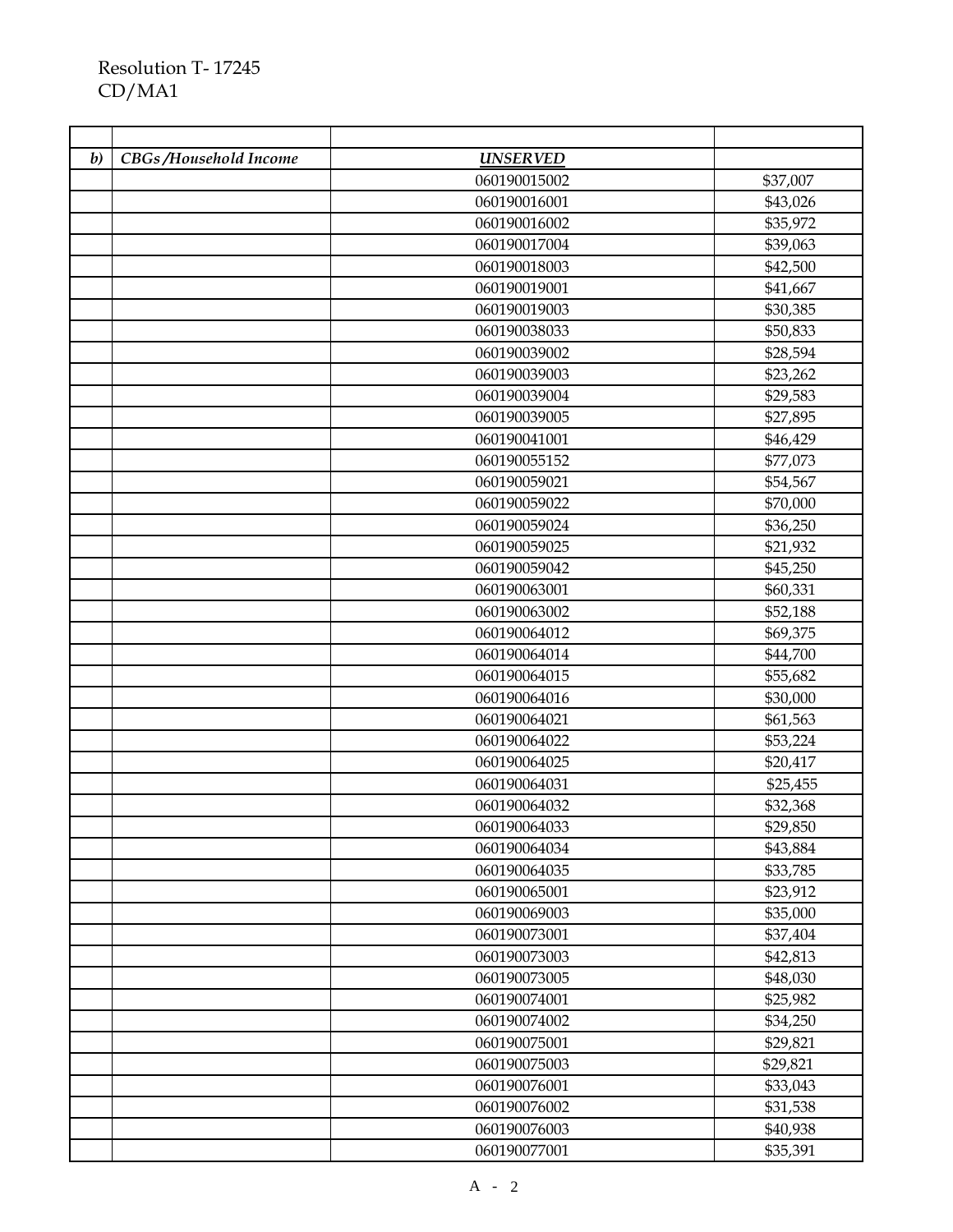|  | 060190077004 | \$25,455 |
|--|--------------|----------|
|  | 060190078001 | \$31,399 |
|  | 060190078002 | \$21,250 |
|  | 060190079001 | \$31,771 |
|  | 060190079002 | \$47,159 |
|  | 060190080001 | \$43,929 |
|  | 060190080003 | \$58,203 |
|  | 060190082001 | \$28,269 |
|  | 060190082003 | \$30,250 |
|  | 060190082006 | \$27,467 |
|  | 060190083022 | \$24,766 |
|  | 060190083023 | \$27,969 |
|  | 060190084015 | \$29,875 |
|  | 060190084021 | \$25,769 |
|  | 060190084022 | \$27,981 |
|  | 060390001021 | \$28,281 |
|  | 060390001023 | \$35,304 |
|  | 060390001031 | \$37,831 |
|  | 060390001051 | \$37,039 |
|  | 060390001052 | \$47,500 |
|  | 060390001053 | \$36,190 |
|  | 060390001055 | \$38,913 |
|  | 060390002002 | \$26,719 |
|  | 060390002003 | \$31,111 |
|  | 060390002004 | \$32,841 |
|  | 060390004001 | \$33,750 |
|  | 060390004002 | \$29,875 |
|  | 060390005031 | \$30,750 |
|  | 060390005032 | \$39,265 |
|  | 060390005033 | \$49,468 |
|  | 060390005061 | \$45,729 |
|  | 060390005072 | \$43,375 |
|  | 060390005073 | \$31,319 |
|  | 060390005081 | \$43,281 |
|  | 060390005091 | \$60,139 |
|  | 060390010001 | \$47,188 |
|  | 060390010002 | \$66,599 |
|  | 060390010003 | \$29,432 |
|  | 060390010004 | \$26,750 |
|  | 060470001001 | \$32,065 |
|  | 060470001002 | \$26,964 |
|  | 060470002001 | \$34,625 |
|  | 060470002002 | \$43,468 |
|  | 060470002006 | \$24,412 |
|  | 060470003013 | \$36,016 |
|  | 060470003031 | \$35,644 |
|  | 060470003032 | \$39,500 |
|  | 060470004002 | \$50,183 |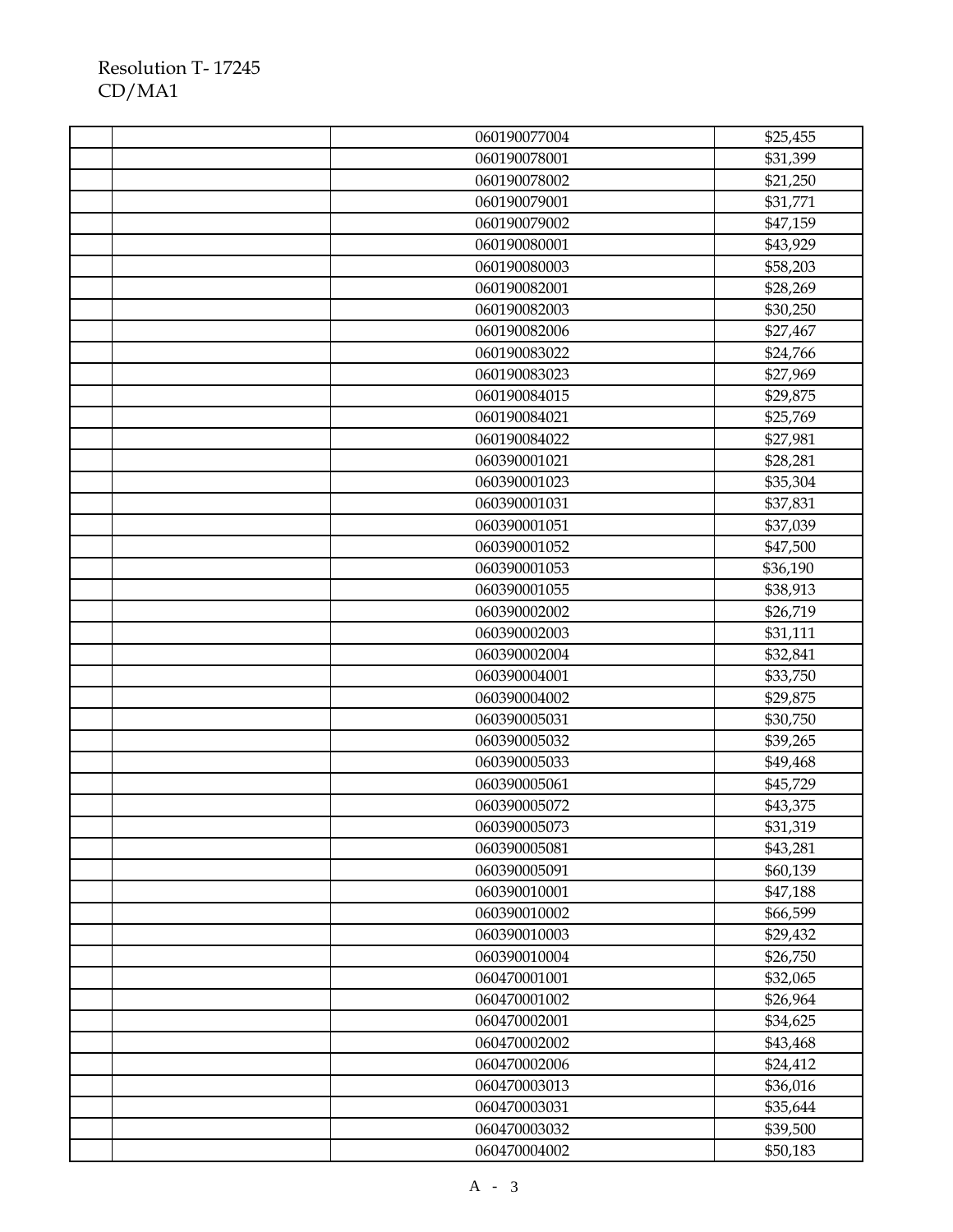| 060470004003 | \$52,778 |
|--------------|----------|
| 060470004004 | \$35,000 |
| 060470004005 | \$50,341 |
| 060470004006 | \$36,129 |
| 060470005032 | \$36,375 |
| 060470005051 | \$35,769 |
| 060470009011 | \$31,328 |
| 060470009012 | \$25,739 |
| 060470009013 | \$35,583 |
| 060470009031 | \$71,923 |
| 060470019011 | \$36,458 |
| 060470019022 | \$41,641 |
| 060470020005 | \$39,028 |
| 060470020006 | \$40,427 |
| 060470021001 | \$34,145 |
| 060470021002 | \$30,481 |
| 060470021003 | \$44,018 |
| 060470024001 | \$30,227 |
| 060470024002 | \$32,991 |
| 060470024003 | \$17,650 |
| 060470024004 | \$28,073 |
| 060670094031 | \$68,438 |
| 060670094032 | \$40,987 |
| 060670094041 | \$71,250 |
| 060670094042 | \$69,444 |
| 060670094053 | \$30,761 |
| 060670094061 | \$73,125 |
| 060670094062 | \$62,679 |
| 060670095011 | \$33,214 |
| 060670096041 | \$39,464 |
| 060670096042 | \$77,059 |
| 060670096051 | \$35,313 |
| 060670096182 | \$65,938 |
| 060670097001 | \$34,625 |
| 060670097002 | \$43,750 |
| 060670097004 | \$44,063 |
| 060670098001 | \$34,970 |
| 060770031061 | \$60,804 |
| 060770031081 | \$64,833 |
| 060770031141 | \$66,354 |
| 060770032151 | \$65,580 |
| 060770038032 | \$28,906 |
| 060770038034 | \$33,125 |
| 060770039001 | \$31,944 |
| 060770039002 | \$51,750 |
| 060770040011 | \$32,500 |
| 060770040012 | \$27,404 |
| 060770040021 | \$85,000 |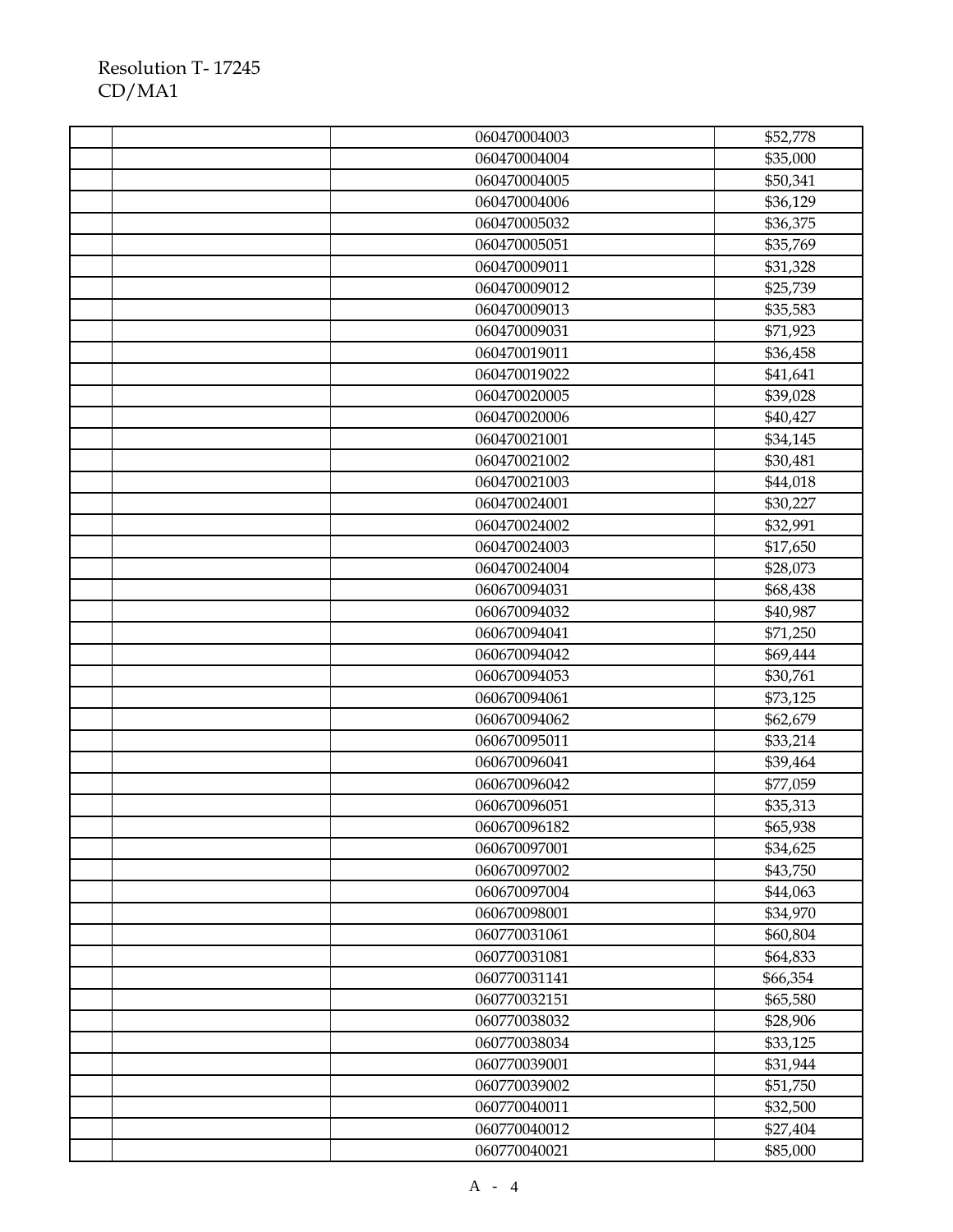|  | 060770041031 | \$43,984 |
|--|--------------|----------|
|  | 060770041033 | \$55,089 |
|  | 060770041041 | \$76,504 |
|  | 060770046001 | \$55,179 |
|  | 060770046002 | \$45,427 |
|  | 060770046004 | \$57,794 |
|  | 060770047011 | \$40,179 |
|  | 060770047021 | \$46,053 |
|  | 060770047022 | \$52,466 |
|  | 060770047023 | \$65,000 |
|  | 060770047024 | \$68,000 |
|  | 060770048001 | \$46,786 |
|  | 060770048002 | \$49,688 |
|  | 060770048003 | \$39,911 |
|  | 060770049021 | \$52,727 |
|  | 060770049023 | \$42,095 |
|  | 060770049024 | \$34,167 |
|  | 060770050031 | \$42,143 |
|  | 060770051061 | \$40,625 |
|  | 060770051062 | \$55,474 |
|  | 060770051111 | \$31,875 |
|  | 060770051191 | \$38,958 |
|  | 060770052021 | \$44,519 |
|  | 060770052032 | \$73,194 |
|  | 060770052033 | \$62,321 |
|  | 060770055001 | \$26,500 |
|  | 060770055002 | \$60,114 |
|  | 060770055003 | \$81,027 |
|  | 060952508001 | \$17,188 |
|  | 060952518043 | \$71,635 |
|  | 060952521021 | \$49,020 |
|  | 060952521022 | \$65,855 |
|  | 060952522021 | \$75,375 |
|  | 060952522022 | \$70,982 |
|  | 060952523073 | \$99,442 |
|  | 060952527025 | \$78,548 |
|  | 060952529031 | \$76,725 |
|  | 060952529032 | \$69,514 |
|  | 060952529033 | \$93,371 |
|  | 060952529034 | \$54,167 |
|  | 060952533001 | \$45,333 |
|  | 060952533002 | \$57,656 |
|  | 060952535001 | \$43,527 |
|  | 060952535004 | \$51,473 |
|  | 060990001011 | \$46,964 |
|  | 060990001012 | \$65,972 |
|  | 060990001013 | \$51,875 |
|  | 060990001014 | \$43,913 |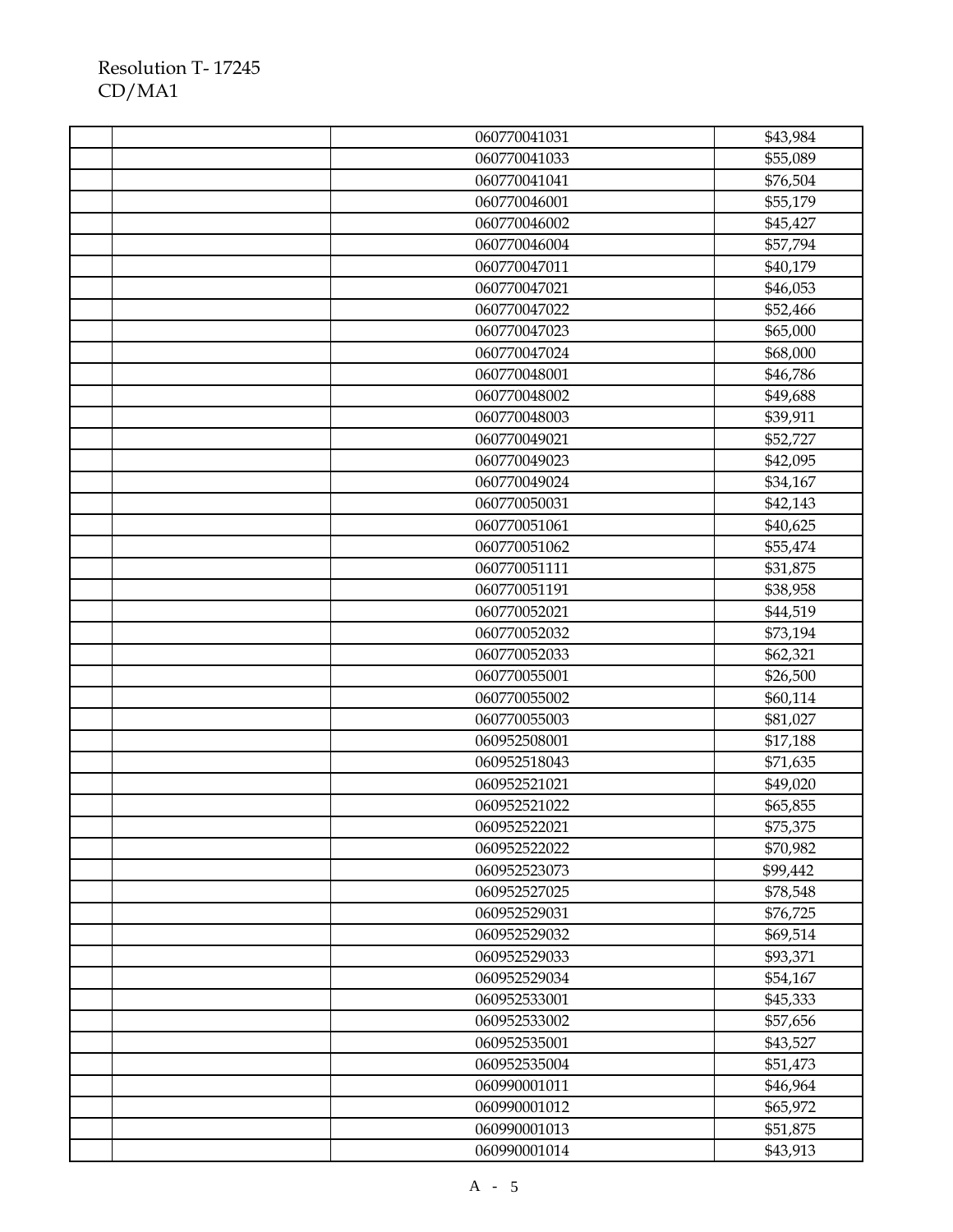|                       | 060990001023       | \$77,514             |
|-----------------------|--------------------|----------------------|
|                       | 060990005081       | \$65,795             |
|                       | 060990005082       | \$41,902             |
|                       | 060990005083       | \$35,875             |
|                       | 060990005084       | \$43,750             |
|                       | 060990015005       | \$43,375             |
|                       | 060990028011       | \$33,971             |
|                       | 060990028013       | \$45,642             |
|                       | 060990028024       | \$57,778             |
|                       | 060990029011       | \$50,083             |
|                       | 060990031001       | \$27,468             |
|                       | 060990031003       | \$31,118             |
|                       | 060990031004       | \$125,143            |
|                       | 060990031005       | \$30,357             |
|                       | 060990032022       | \$69,327             |
|                       | 060990032023       | \$50,357             |
|                       | 060990033001       | \$48,065             |
|                       | 060990033002       | \$25,547             |
|                       | 060990033003       | \$43,952             |
|                       | 060990033004       | \$29,868             |
|                       | 060990034001       | \$38,750             |
|                       | 060990034002       | \$28,333             |
|                       | 060990035004       | \$46,471             |
|                       | 060990036031       | \$34,375             |
|                       | 060990036032       | \$31,188             |
|                       | 060990036034       | \$46,625             |
|                       | 060990036035       | \$31,786             |
|                       | 060990036044       | \$44,107             |
|                       | 060990037003       | \$41,731             |
|                       |                    |                      |
| CBGs/Household Income | <b>UNDERSERVED</b> |                      |
|                       | 060190008009       | \$24,167             |
|                       | 060190015002       | \$37,007             |
|                       | 060190016001       | \$43,026             |
|                       | 060190016002       | \$35,972             |
|                       | 060190017004       | \$39,063             |
|                       | 060190018001       | \$25,741             |
|                       | 060190018003       | \$42,500             |
|                       | 060190019001       | \$41,667             |
|                       | 060190019002       | \$31,932             |
|                       | 060190019003       | \$30,385             |
|                       | 060190038031       | \$28,261             |
|                       | 060190038033       | \$50,833             |
|                       | 060190039002       | \$28,594             |
|                       | 060190039003       | \$23,262             |
|                       | 060190039004       |                      |
|                       | 060190039005       | \$29,583<br>\$27,895 |
|                       | 060190041001       |                      |
|                       |                    | \$46,429             |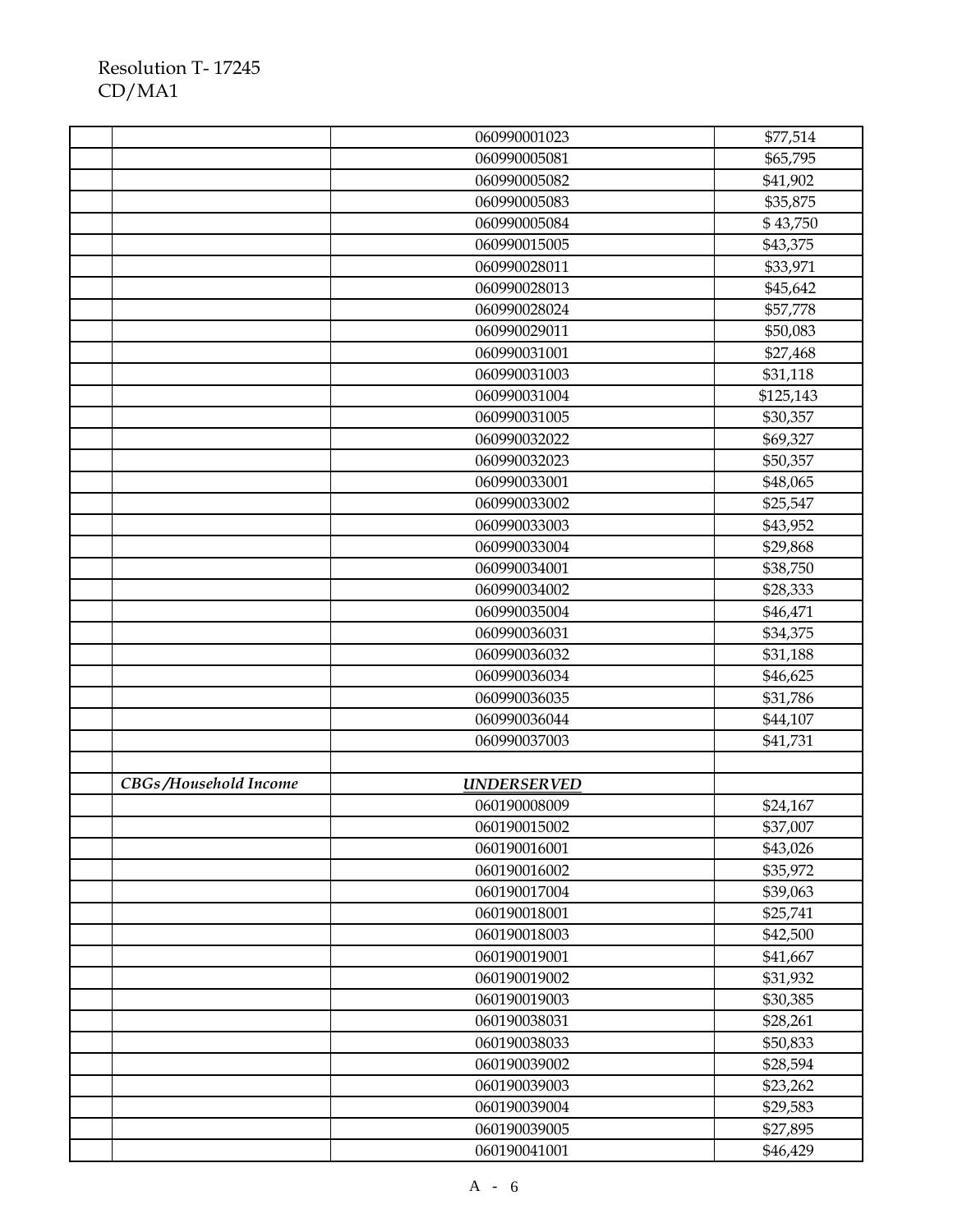|  | 060190042071 | \$60,521  |
|--|--------------|-----------|
|  | 060190043011 | \$120,268 |
|  | 060190055032 | \$29,375  |
|  | 060190055111 | \$71,767  |
|  | 060190055112 | \$59,167  |
|  | 060190055151 | \$30,507  |
|  | 060190055152 | \$77,073  |
|  | 060190059022 | \$70,000  |
|  | 060190059024 | \$36,250  |
|  | 060190059042 | \$45,250  |
|  | 060190061005 | \$31,250  |
|  | 060190063001 | \$60,331  |
|  | 060190064011 | \$32,985  |
|  | 060190064012 | \$69,375  |
|  | 060190064013 | \$47,727  |
|  | 060190064014 | \$44,700  |
|  | 060190064015 | \$55,682  |
|  | 060190064016 | \$30,000  |
|  | 060190064021 | \$61,563  |
|  | 060190064022 | \$53,224  |
|  | 060190064023 | \$48,472  |
|  | 060190064024 | \$50,417  |
|  | 060190064025 | \$20,417  |
|  | 060190064026 | \$49,750  |
|  | 060190064033 | \$29,850  |
|  | 060190064034 | \$43,884  |
|  | 060190065001 | \$23,912  |
|  | 060190065002 | \$22,404  |
|  | 060190065003 | \$21,691  |
|  | 060190065004 | \$22,426  |
|  | 060190065005 | \$32,045  |
|  | 060190068011 | \$25,101  |
|  | 060190068021 | \$32,679  |
|  | 060190068022 | \$31,250  |
|  | 060190069001 | \$26,458  |
|  | 060190069002 | \$39,625  |
|  | 060190069003 | \$35,000  |
|  | 060190070041 | \$37,361  |
|  | 060190071003 | \$26,250  |
|  | 060190072011 | \$40,625  |
|  | 060190072015 | \$37,462  |
|  | 060190072022 | \$40,175  |
|  | 060190073001 | \$37,404  |
|  | 060190073002 | \$37,273  |
|  | 060190073003 | \$42,813  |
|  | 060190073004 | \$33,000  |
|  | 060190073005 | \$48,030  |
|  | 060190074001 | \$25,982  |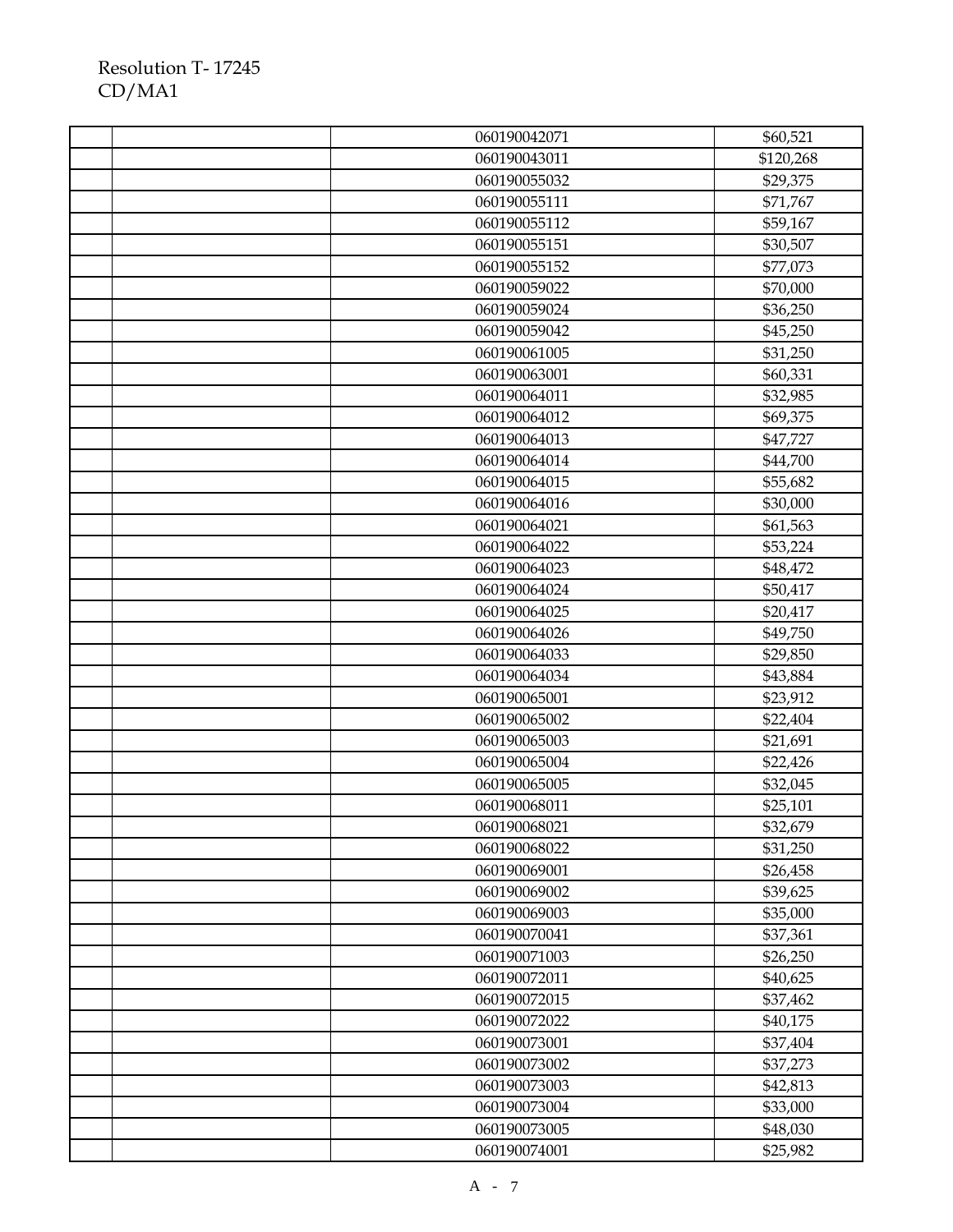|  | 060190074002 | \$34,250 |
|--|--------------|----------|
|  | 060190074003 | \$35,091 |
|  | 060190075001 | \$29,821 |
|  | 060190075002 | \$32,292 |
|  | 060190075003 | \$29,821 |
|  | 060190075004 | \$46,944 |
|  | 060190075005 | \$37,361 |
|  | 060190076001 | \$33,043 |
|  | 060190076002 | \$31,538 |
|  | 060190076003 | \$40,938 |
|  | 060190076004 | \$38,264 |
|  | 060190077001 | \$35,391 |
|  | 060190077002 | \$28,472 |
|  | 060190078002 | \$21,250 |
|  | 060190078003 | \$18,836 |
|  | 060190078004 | \$29,167 |
|  | 060190079001 | \$31,771 |
|  | 060190079002 | \$47,159 |
|  | 060190080001 | \$43,929 |
|  | 060190080003 | \$58,203 |
|  | 060190080004 | \$24,783 |
|  | 060190082001 | \$28,269 |
|  | 060190082002 | \$44,107 |
|  | 060190082003 | \$30,250 |
|  | 060190082006 | \$27,467 |
|  | 060190083013 | \$23,864 |
|  | 060190083021 | \$17,348 |
|  | 060190083022 | \$24,766 |
|  | 060190083023 | \$27,969 |
|  | 060190084013 | \$41,761 |
|  | 060190084015 | \$29,875 |
|  | 060190084016 | \$25,938 |
|  | 060390001021 | \$28,281 |
|  | 060390001022 | \$41,283 |
|  | 060390001023 | \$35,304 |
|  | 060390001024 | \$39,444 |
|  | 060390001031 | \$37,831 |
|  | 060390001051 | \$37,039 |
|  | 060390001052 | \$47,500 |
|  | 060390001053 | \$36,190 |
|  | 060390001055 | \$38,913 |
|  | 060390002001 | \$41,339 |
|  | 060390002002 | \$26,719 |
|  | 060390002003 | \$31,111 |
|  | 060390002004 | \$32,841 |
|  | 060390004001 | \$33,750 |
|  | 060390004002 | \$29,875 |
|  | 060390005031 | \$30,750 |
|  |              |          |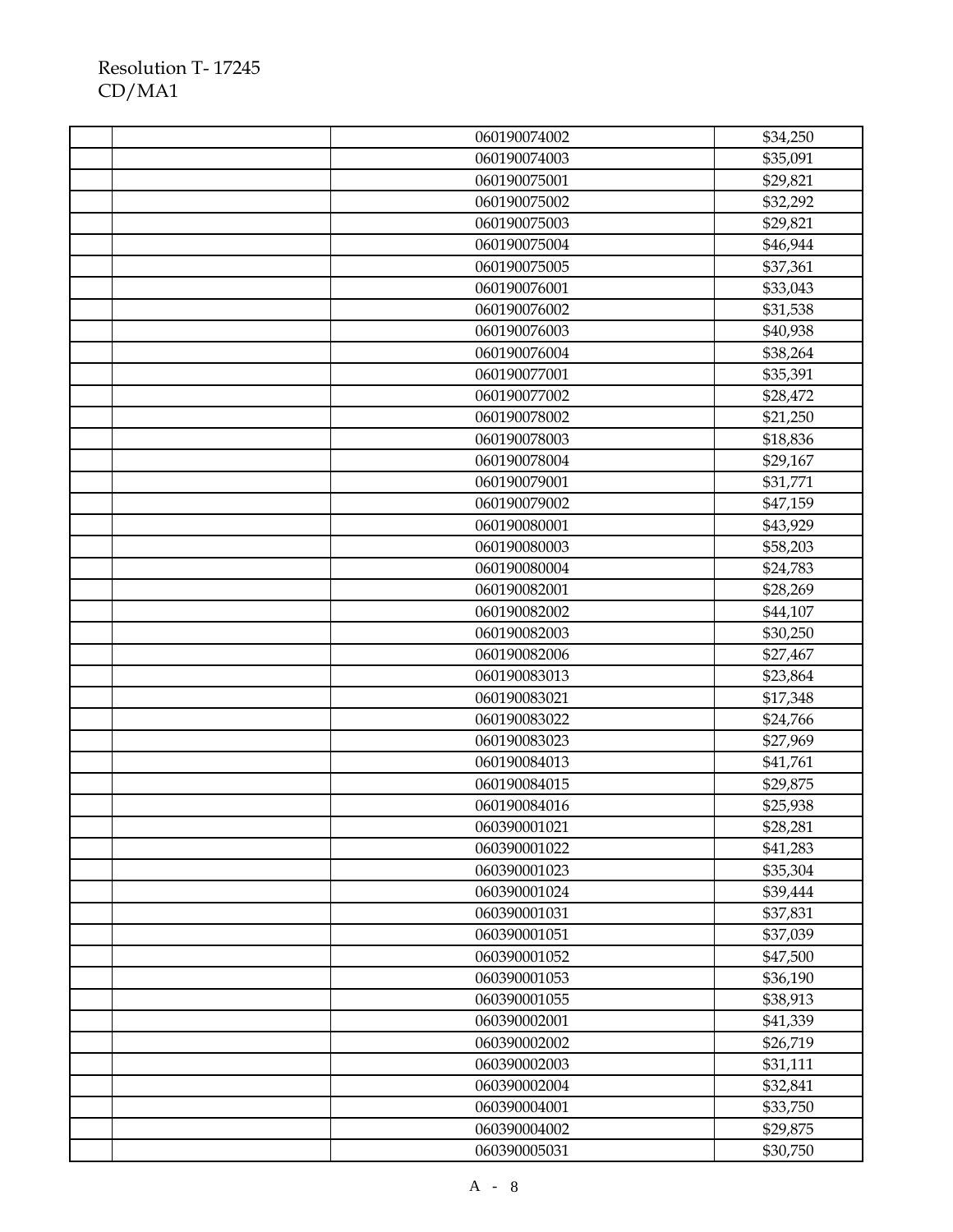|  | 060390005032 | \$39,265 |
|--|--------------|----------|
|  | 060390005033 | \$49,468 |
|  | 060390005061 | \$45,729 |
|  | 060390005072 | \$43,375 |
|  | 060390005073 | \$31,319 |
|  | 060390005081 | \$43,281 |
|  | 060390005083 | \$57,670 |
|  | 060390005091 | \$60,139 |
|  | 060390007003 | \$62,269 |
|  | 060390010001 | \$47,188 |
|  | 060390010002 | \$66,599 |
|  | 060390010003 | \$29,432 |
|  | 060390010004 | \$26,750 |
|  | 060470001001 | \$32,065 |
|  | 060470002002 | \$43,468 |
|  | 060470002003 | \$43,068 |
|  | 060470002005 | \$43,963 |
|  | 060470002006 | \$24,412 |
|  | 060470003012 | \$28,750 |
|  | 060470003013 | \$36,016 |
|  | 060470003031 | \$35,644 |
|  | 060470003032 | \$39,500 |
|  | 060470003041 | \$24,828 |
|  | 060470004002 | \$50,183 |
|  | 060470004003 | \$52,778 |
|  | 060470004004 | \$35,000 |
|  | 060470004005 | \$50,341 |
|  | 060470004006 | \$36,129 |
|  | 060470005031 | \$24,306 |
|  | 060470005032 | \$36,375 |
|  | 060470005051 | \$35,769 |
|  | 060470007021 | \$30,125 |
|  | 060470009011 | \$31,328 |
|  | 060470009012 | \$25,739 |
|  | 060470009013 | \$35,583 |
|  | 060470018021 | \$29,100 |
|  | 060470019011 | \$36,458 |
|  | 060470019012 | \$21,786 |
|  | 060470019013 | \$25,795 |
|  | 060470019014 | \$25,750 |
|  | 060470019021 | \$28,413 |
|  | 060470019022 | \$41,641 |
|  | 060470020005 | \$39,028 |
|  | 060470020006 | \$40,427 |
|  | 060470021001 | \$34,145 |
|  | 060470021002 | \$30,481 |
|  | 060470021003 | \$44,018 |
|  | 060470022014 | \$35,260 |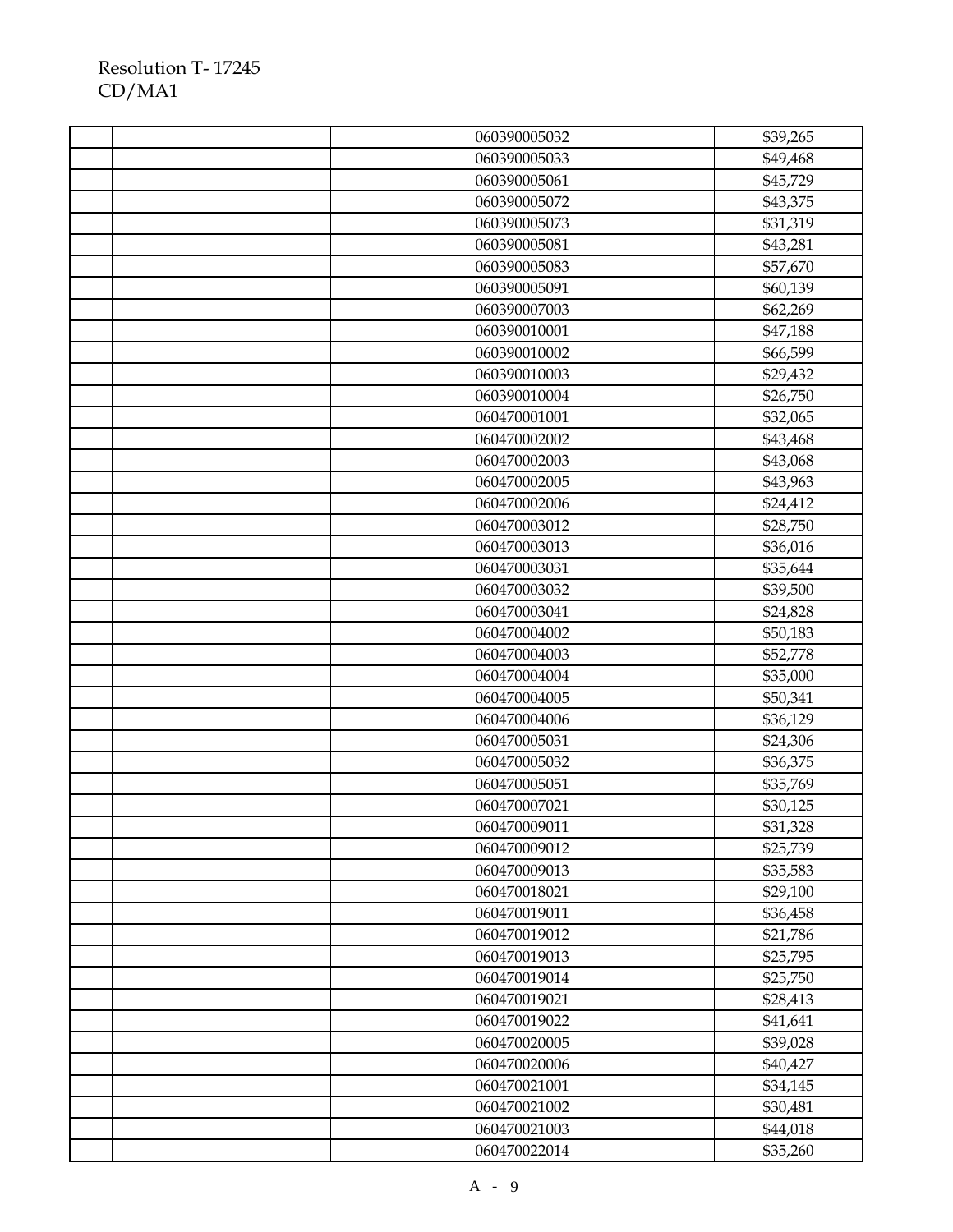|  | 060470022021 | \$49,198             |
|--|--------------|----------------------|
|  | 060470022023 | \$49,286             |
|  | 060470023011 | \$52,209             |
|  | 060470023021 | \$51,993             |
|  | 060670086001 | \$92,213             |
|  | 060670086002 | \$83,979             |
|  | 060670086003 | \$39,615             |
|  | 060670087012 | \$49,125             |
|  | 060670090053 | \$46,705             |
|  | 060670092001 | \$54,861             |
|  | 060670093151 | \$91,122             |
|  | 060670093152 | \$84,076             |
|  | 060670094031 | \$68,438             |
|  | 060670094032 | \$40,987             |
|  | 060670094041 | \$71,250             |
|  | 060670094042 | \$69,444             |
|  | 060670094043 | \$70,104             |
|  | 060670094044 | \$65,938             |
|  | 060670094053 | \$30,761             |
|  | 060670094061 | \$73,125             |
|  | 060670094062 | \$62,679             |
|  | 060670095011 | \$33,214             |
|  | 060670096041 | \$39,464             |
|  | 060670096042 | \$77,059             |
|  | 060670096051 | \$35,313             |
|  | 060670097001 | \$34,625             |
|  | 060670097002 | \$43,750             |
|  | 060670097003 | \$40,179             |
|  | 060670097004 | \$44,063             |
|  | 060670098001 | \$34,970             |
|  | 060770037002 | \$38,611             |
|  | 060770038034 | \$33,125             |
|  | 060770039001 | \$31,944             |
|  | 060770039002 | \$51,750             |
|  | 060770040011 | \$32,500             |
|  | 060770040012 | \$27,404             |
|  | 060770041023 | \$34,861             |
|  | 060770041031 | \$43,984             |
|  | 060770041032 | \$68,913             |
|  | 060770041033 | \$55,089             |
|  | 060770041041 |                      |
|  | 060770046001 | \$76,504<br>\$55,179 |
|  |              |                      |
|  | 060770046002 | \$45,427             |
|  | 060770046003 | \$33,558             |
|  | 060770046004 | \$57,794             |
|  | 060770047011 | \$40,179             |
|  | 060770047021 | \$46,053             |
|  | 060770047022 | \$52,466             |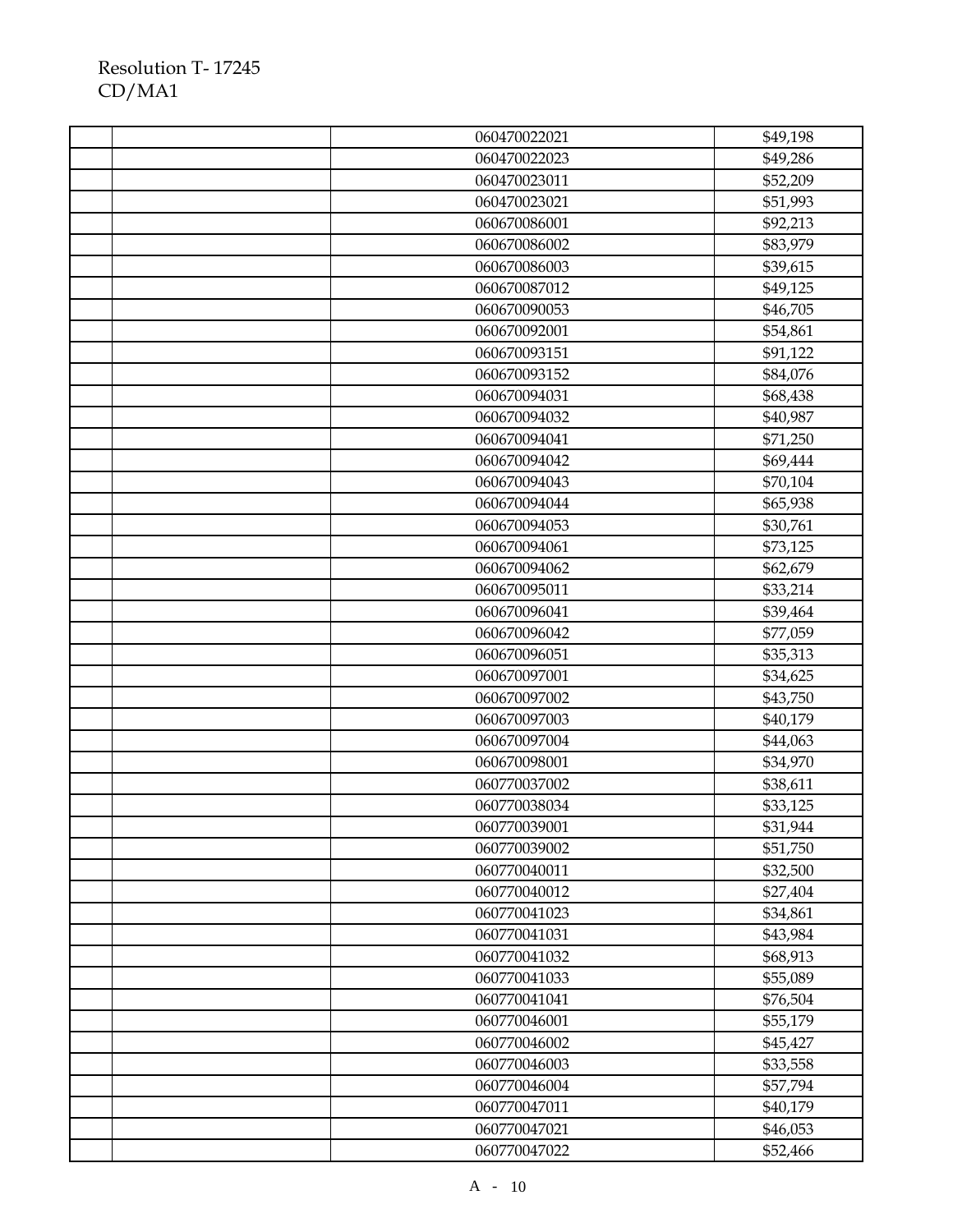|  | 060770047023 | \$65,000 |
|--|--------------|----------|
|  | 060770047024 | \$68,000 |
|  | 060770047026 | \$43,958 |
|  | 060770048001 | \$46,786 |
|  | 060770048002 | \$49,688 |
|  | 060770048003 | \$39,911 |
|  | 060770048005 | \$63,750 |
|  | 060770049012 | \$53,107 |
|  | 060770049021 | \$52,727 |
|  | 060770049022 | \$50,272 |
|  | 060770049023 | \$42,095 |
|  | 060770049024 | \$34,167 |
|  | 060770050031 | \$42,143 |
|  | 060770050032 | \$71,523 |
|  | 060770050041 | \$55,208 |
|  | 060770051061 | \$40,625 |
|  | 060770051062 | \$55,474 |
|  | 060770051111 | \$31,875 |
|  | 060770051191 | \$38,958 |
|  | 060770051192 | \$29,219 |
|  | 060770052021 | \$44,519 |
|  | 060770052031 | \$62,500 |
|  | 060770052032 | \$73,194 |
|  | 060770052033 | \$62,321 |
|  | 060770055001 | \$26,500 |
|  | 060770055002 | \$60,114 |
|  | 060770055003 | \$81,027 |
|  | 060952508001 | \$17,188 |
|  | 060952517012 | \$36,659 |
|  | 060952517021 | \$46,875 |
|  | 060952518031 | \$56,932 |
|  | 060952521021 | \$49,020 |
|  | 060952521022 | \$65,855 |
|  | 060952522022 | \$70,982 |
|  | 060952523051 | \$56,111 |
|  | 060952523092 | \$83,381 |
|  | 060952527025 | \$78,548 |
|  | 060952529031 | \$76,725 |
|  | 060952529033 | \$93,371 |
|  | 060952529034 | \$54,167 |
|  | 060952531016 | \$63,214 |
|  | 060952532011 | \$80,815 |
|  | 060952532014 | \$90,973 |
|  | 060952533001 | \$45,333 |
|  | 060952533002 | \$57,656 |
|  | 060952534015 | \$67,155 |
|  | 060952534024 | \$36,202 |
|  | 060952534025 | \$54,563 |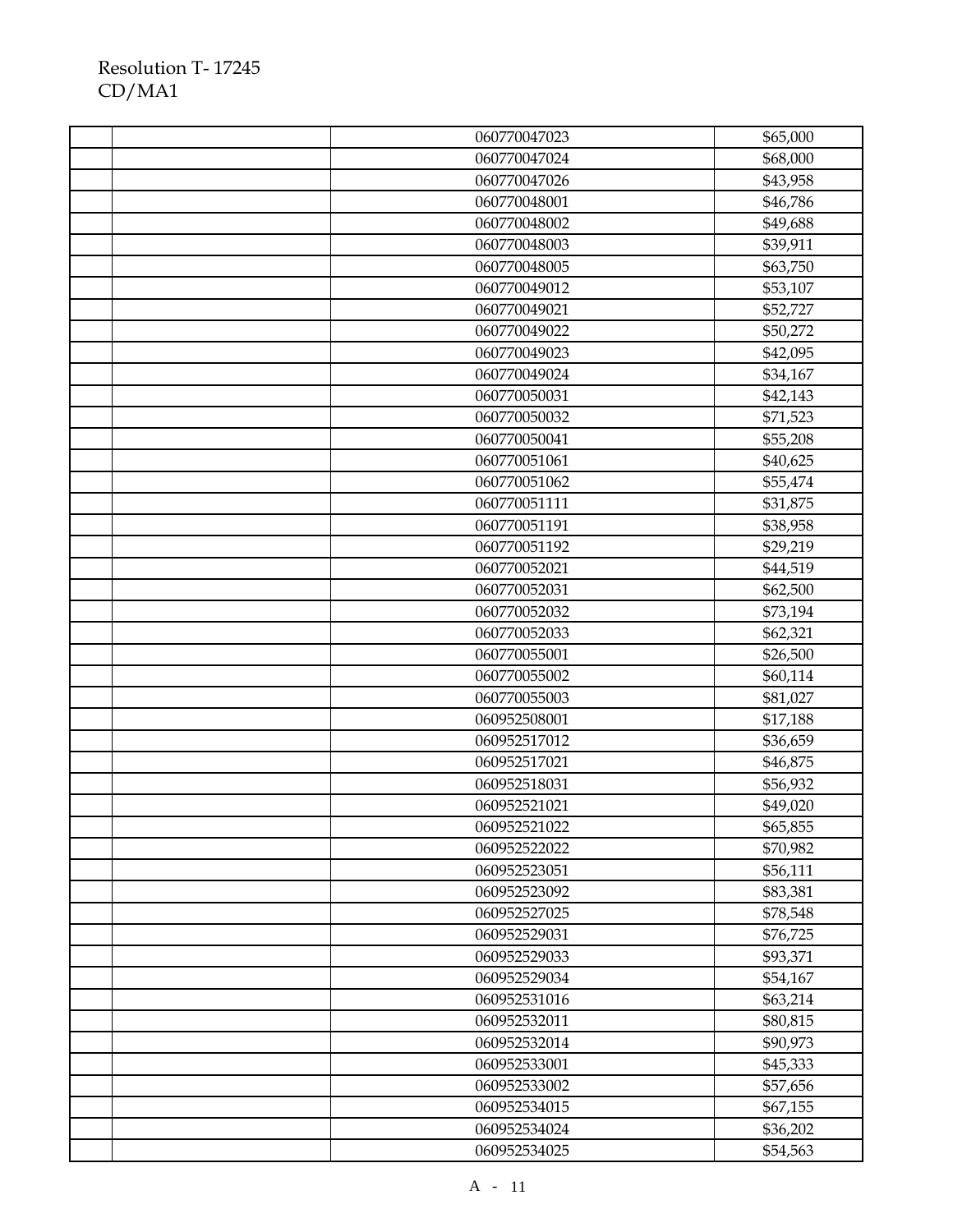|               |                  | 060952535001 | \$43,527 |
|---------------|------------------|--------------|----------|
|               |                  | 060952535004 | \$51,473 |
|               |                  | 060990001011 | \$46,964 |
|               |                  | 060990001012 | \$65,972 |
|               |                  | 060990001013 | \$51,875 |
|               |                  | 060990001014 | \$43,913 |
|               |                  | 060990001021 | \$57,857 |
|               |                  | 060990001023 | \$77,514 |
|               |                  | 060990002011 | \$46,607 |
|               |                  | 060990002012 | \$56,827 |
|               |                  | 060990002022 | \$36,750 |
|               |                  | 060990005012 | \$49,250 |
|               |                  | 060990005081 | \$65,795 |
|               |                  | 060990005082 | \$41,902 |
|               |                  | 060990028011 | \$33,971 |
|               |                  | 060990028013 | \$45,642 |
|               |                  | 060990028023 | \$37,333 |
|               |                  | 060990028024 | \$57,778 |
|               |                  | 060990029011 | \$50,083 |
|               |                  | 060990029012 | \$31,339 |
|               |                  | 060990029013 | \$47,917 |
|               |                  | 060990029014 | \$37,208 |
|               |                  | 060990029015 | \$46,528 |
|               |                  | 060990029024 | \$38,750 |
|               |                  | 060990030021 | \$48,092 |
|               |                  | 060990031001 | \$27,468 |
|               |                  | 060990031005 | \$30,357 |
|               |                  | 060990033004 | \$29,868 |
|               |                  | 060990034001 | \$38,750 |
|               |                  | 060990034002 | \$28,333 |
|               |                  | 060990035002 | \$40,833 |
|               |                  | 060990035004 | \$46,471 |
|               |                  | 060990036031 | \$34,375 |
|               |                  | 060990036033 | \$34,650 |
|               |                  | 060990036034 | \$46,625 |
|               |                  | 060990036035 | \$31,786 |
|               |                  | 060990036041 | \$45,000 |
|               |                  | 060990036043 | \$33,603 |
|               |                  | 060990036044 | \$44,107 |
|               |                  |              |          |
| $\mathcal{C}$ | <b>ZIP</b> Codes | Unserved     |          |
|               |                  | 95230        |          |
|               |                  | 95307        |          |
|               |                  | 95313        |          |
|               |                  | 95316        |          |
|               |                  | 95323        |          |
|               |                  | 95326        |          |
|               |                  | 95329        |          |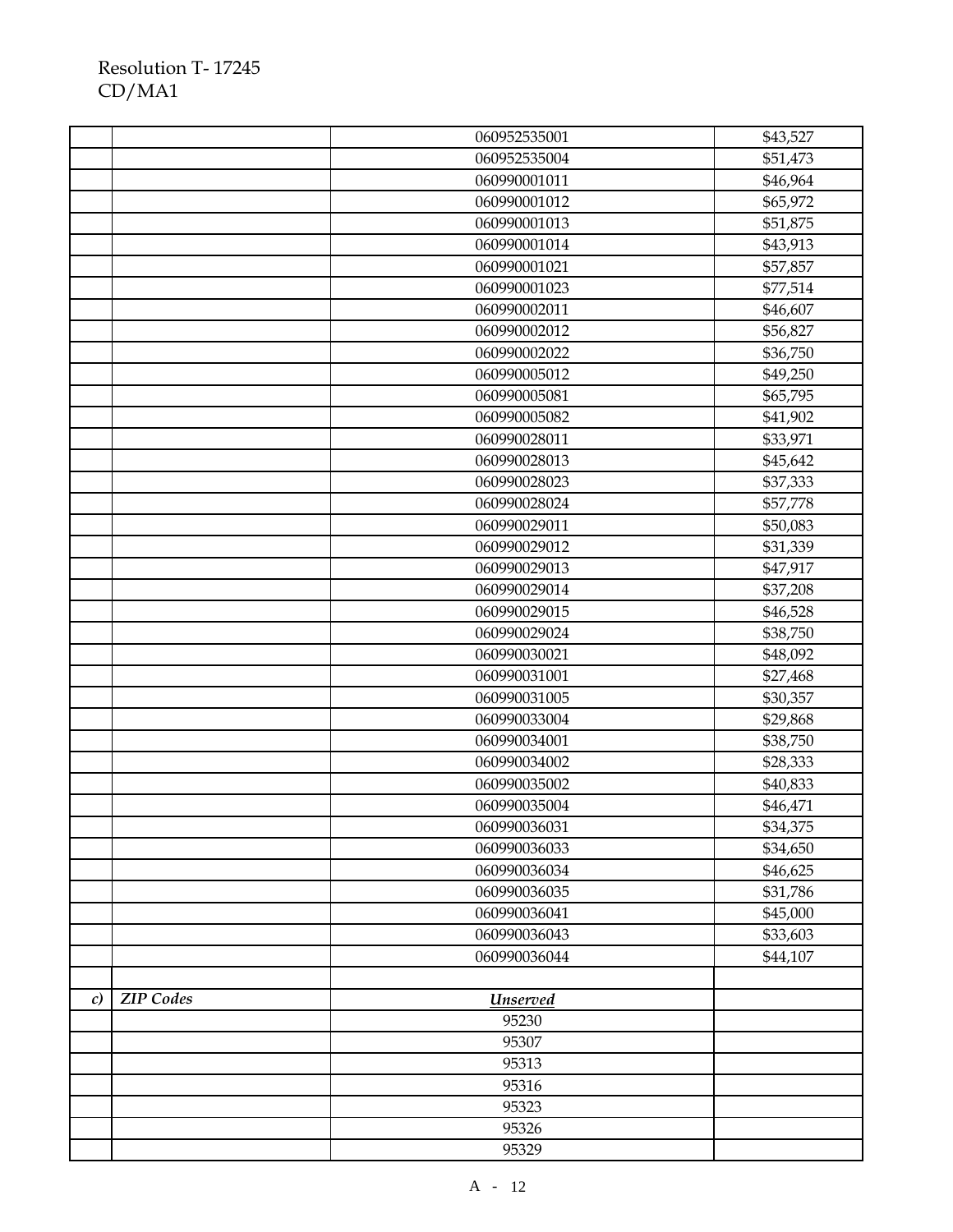| 95355 |  |
|-------|--|
| 95356 |  |
| 95357 |  |
| 95358 |  |
| 95360 |  |
| 95361 |  |
| 95363 |  |
| 95367 |  |
| 95368 |  |
| 95376 |  |
| 95380 |  |
| 95385 |  |
| 95386 |  |
| 95387 |  |
| 93210 |  |
| 93234 |  |
| 93242 |  |
| 93602 |  |
| 93608 |  |
| 93609 |  |
| 93611 |  |
| 93616 |  |
| 93618 |  |
| 93620 |  |
| 93621 |  |
| 93622 |  |
| 93624 |  |
| 93625 |  |
| 93626 |  |
| 93627 |  |
| 93628 |  |
| 93630 |  |
| 93631 |  |
| 93634 |  |
| 93640 |  |
| 93641 |  |
| 93646 |  |
| 93648 |  |
| 93651 |  |
| 93654 |  |
| 93656 |  |
| 93657 |  |
| 93660 |  |
| 93662 |  |
| 93664 |  |
| 93667 |  |
| 93668 |  |
| 93675 |  |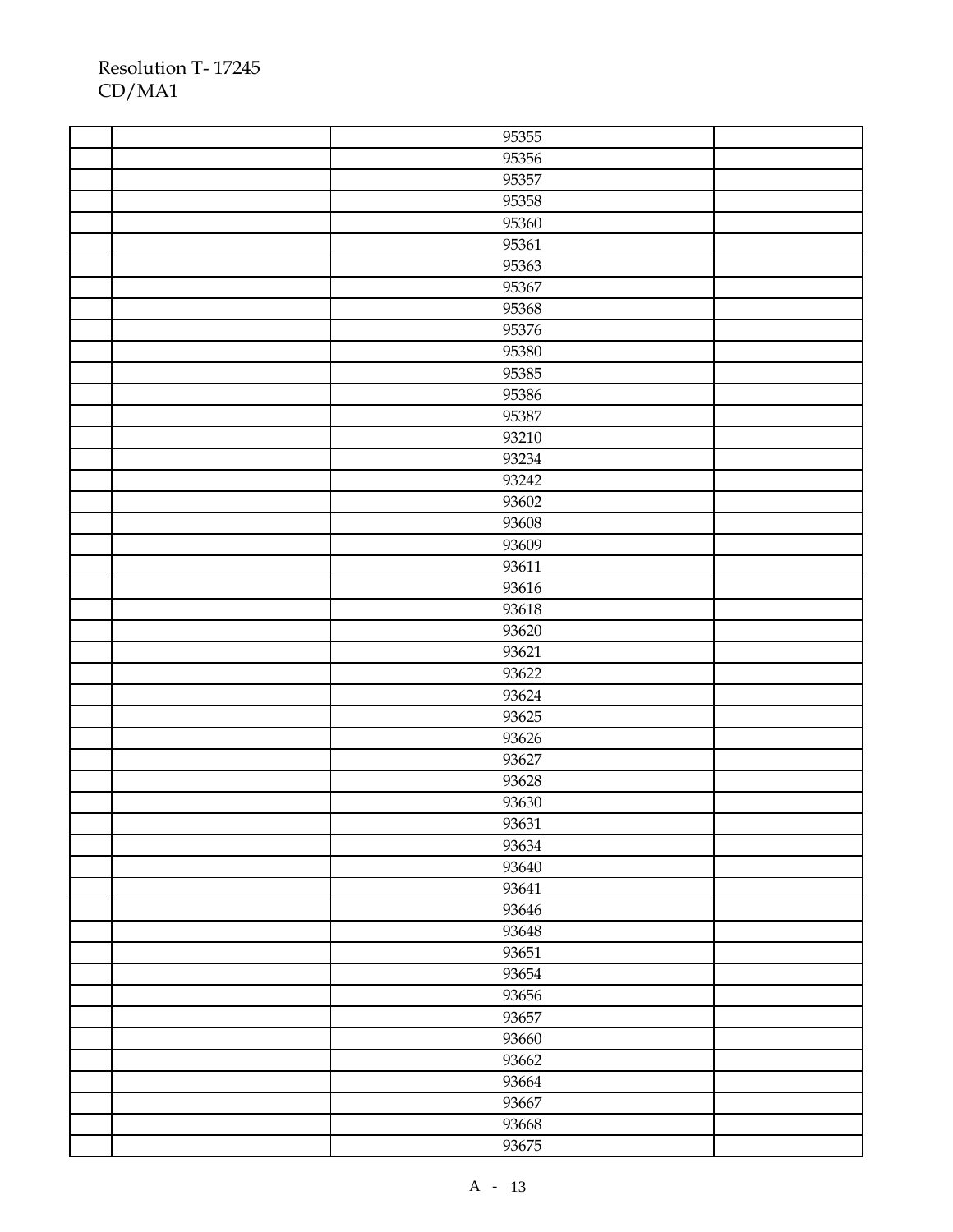| 93701 |  |
|-------|--|
| 93702 |  |
| 93706 |  |
| 93711 |  |
| 93720 |  |
| 93722 |  |
| 93725 |  |
| 93601 |  |
| 93604 |  |
| 93610 |  |
| 93614 |  |
| 93622 |  |
| 93626 |  |
| 93637 |  |
| 93638 |  |
| 93643 |  |
| 93644 |  |
| 93645 |  |
| 93653 |  |
| 93669 |  |
| 93720 |  |
| 93610 |  |
| 93620 |  |
| 93622 |  |
| 93635 |  |
| 93665 |  |
| 95301 |  |
| 95303 |  |
| 95312 |  |
| 95315 |  |
| 95316 |  |
| 95317 |  |
| 95322 |  |
| 95324 |  |
| 95333 |  |
| 95334 |  |
| 95340 |  |
| 95348 |  |
| 95360 |  |
| 95365 |  |
| 95369 |  |
| 95374 |  |
| 95380 |  |
| 95388 |  |
| 94571 |  |
| 95615 |  |
| 95624 |  |
| 95632 |  |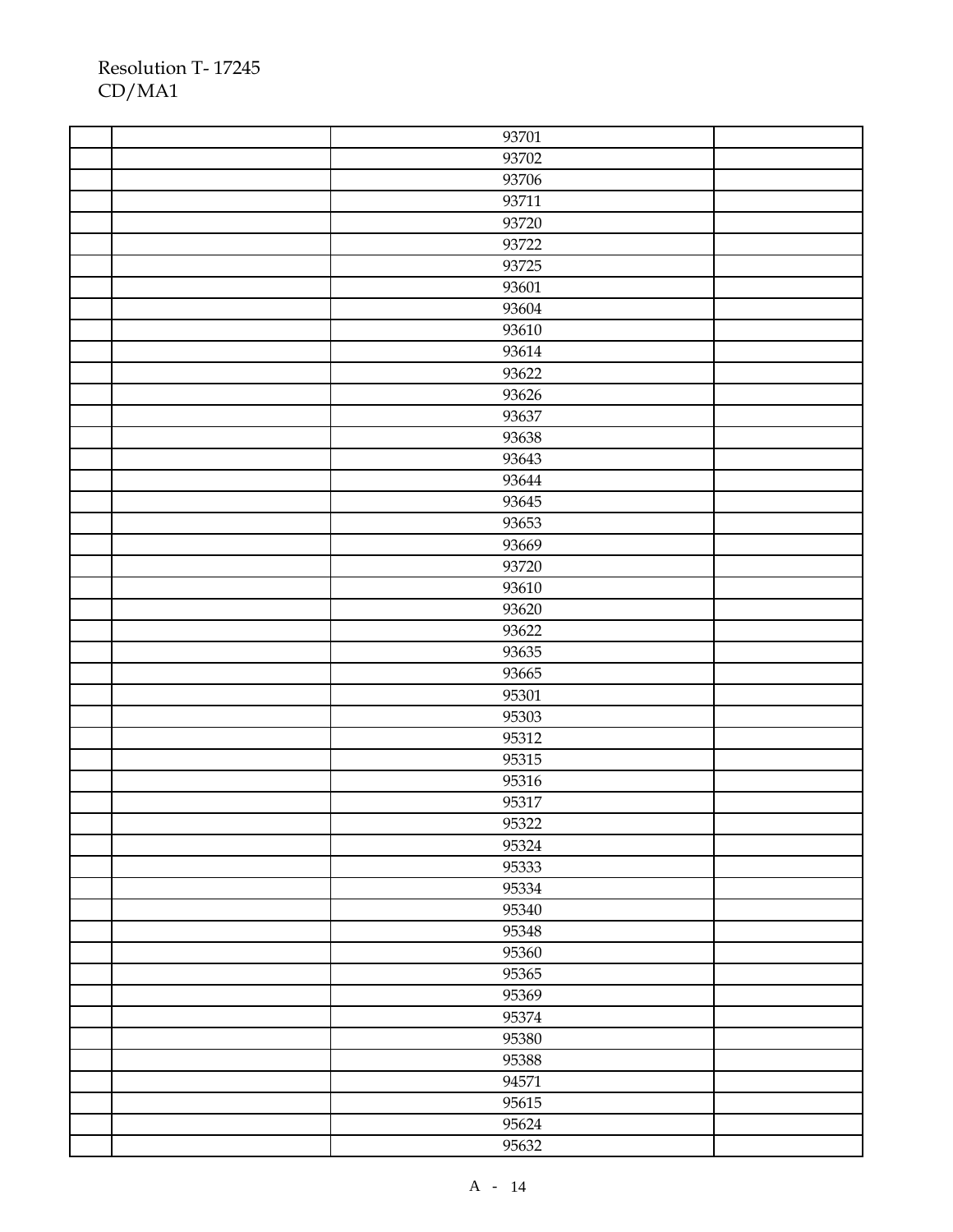| 95638 |  |
|-------|--|
| 95639 |  |
| 95641 |  |
| 95655 |  |
| 95683 |  |
| 95690 |  |
| 95693 |  |
| 95742 |  |
| 95758 |  |
| 95817 |  |
| 95818 |  |
| 95820 |  |
| 95822 |  |
| 95823 |  |
| 95824 |  |
| 95826 |  |
| 95827 |  |
| 95828 |  |
| 95829 |  |
| 95830 |  |
| 95831 |  |
| 95832 |  |
| 95203 |  |
| 95204 |  |
| 95206 |  |
| 95207 |  |
| 95209 |  |
| 95212 |  |
| 95215 |  |
| 95219 |  |
| 95220 |  |
| 95227 |  |
| 95230 |  |
| 95231 |  |
| 95236 |  |
| 95237 |  |
| 95240 |  |
| 95242 |  |
| 95258 |  |
| 95320 |  |
| 95330 |  |
| 95336 |  |
| 95337 |  |
| 95361 |  |
| 95366 |  |
| 95376 |  |
| 95385 |  |
| 95632 |  |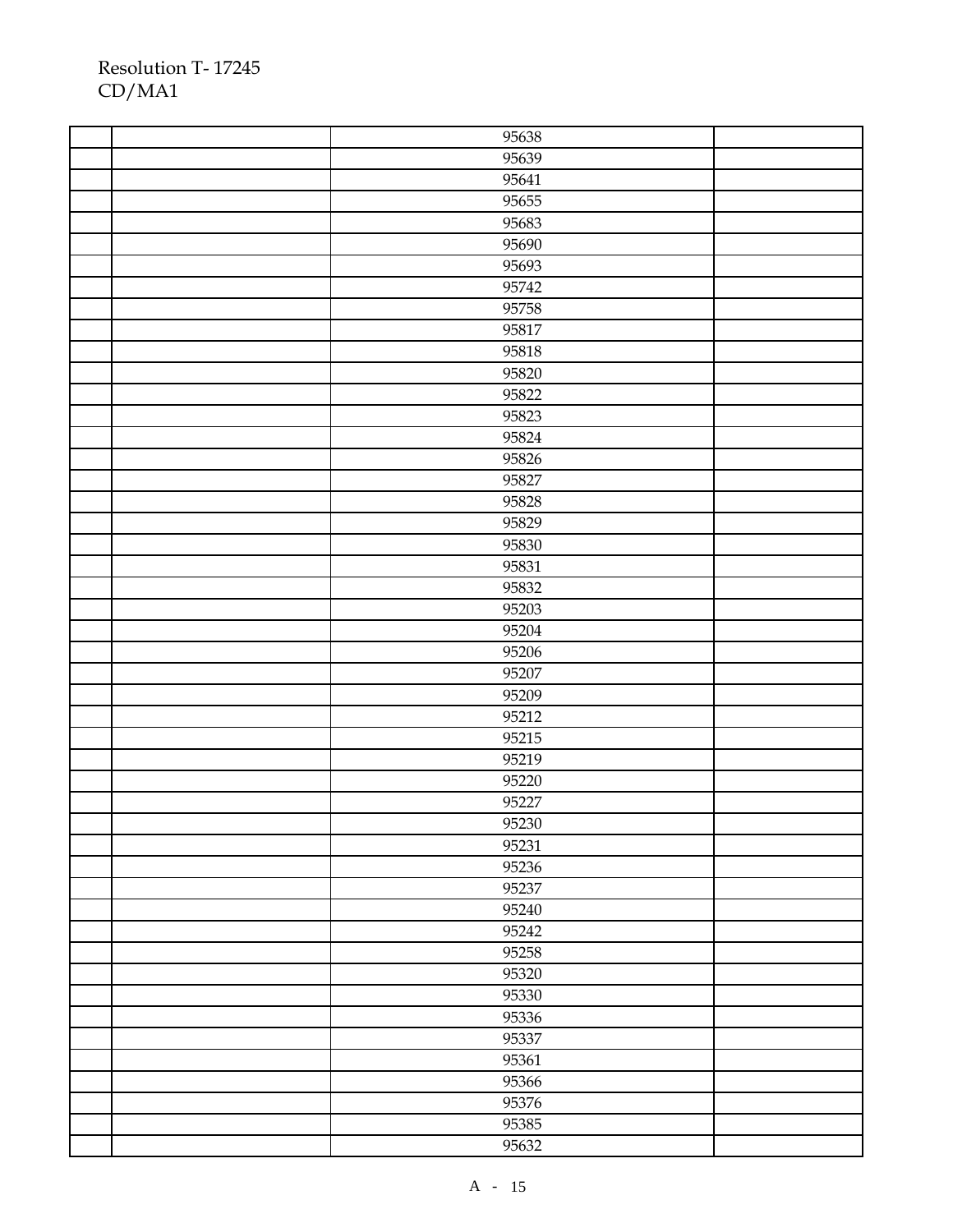|                  | 95686              |  |
|------------------|--------------------|--|
|                  | 95690              |  |
|                  | 94510              |  |
|                  | 94512              |  |
|                  | 94533              |  |
|                  | 94535              |  |
|                  | 94571              |  |
|                  | 94585              |  |
|                  | 94589              |  |
|                  | 94590              |  |
|                  | 94591              |  |
|                  | 94592              |  |
|                  | 95612              |  |
|                  | 95616              |  |
|                  | 95620              |  |
|                  | 95687              |  |
|                  | 95688              |  |
|                  | 95690              |  |
|                  | 95694              |  |
|                  |                    |  |
| <b>ZIP</b> Codes | <b>Underserved</b> |  |
|                  | 95230              |  |
|                  | 95307              |  |
|                  | 95313              |  |
|                  | 95316              |  |
|                  | 95323              |  |
|                  | 95326              |  |
|                  | 95329              |  |
|                  | 95356              |  |
|                  |                    |  |
|                  |                    |  |
|                  | 95357<br>95358     |  |
|                  |                    |  |
|                  | 95360              |  |
|                  | 95361              |  |
|                  | 95363              |  |
|                  | 95368<br>95380     |  |
|                  | 95386              |  |
|                  | 93210              |  |
|                  | 93234              |  |
|                  | 93242              |  |
|                  | 93602              |  |
|                  | 93605              |  |
|                  | 93606              |  |
|                  | 93608              |  |
|                  | 93609              |  |
|                  | 93611              |  |
|                  |                    |  |
|                  | 93616<br>93618     |  |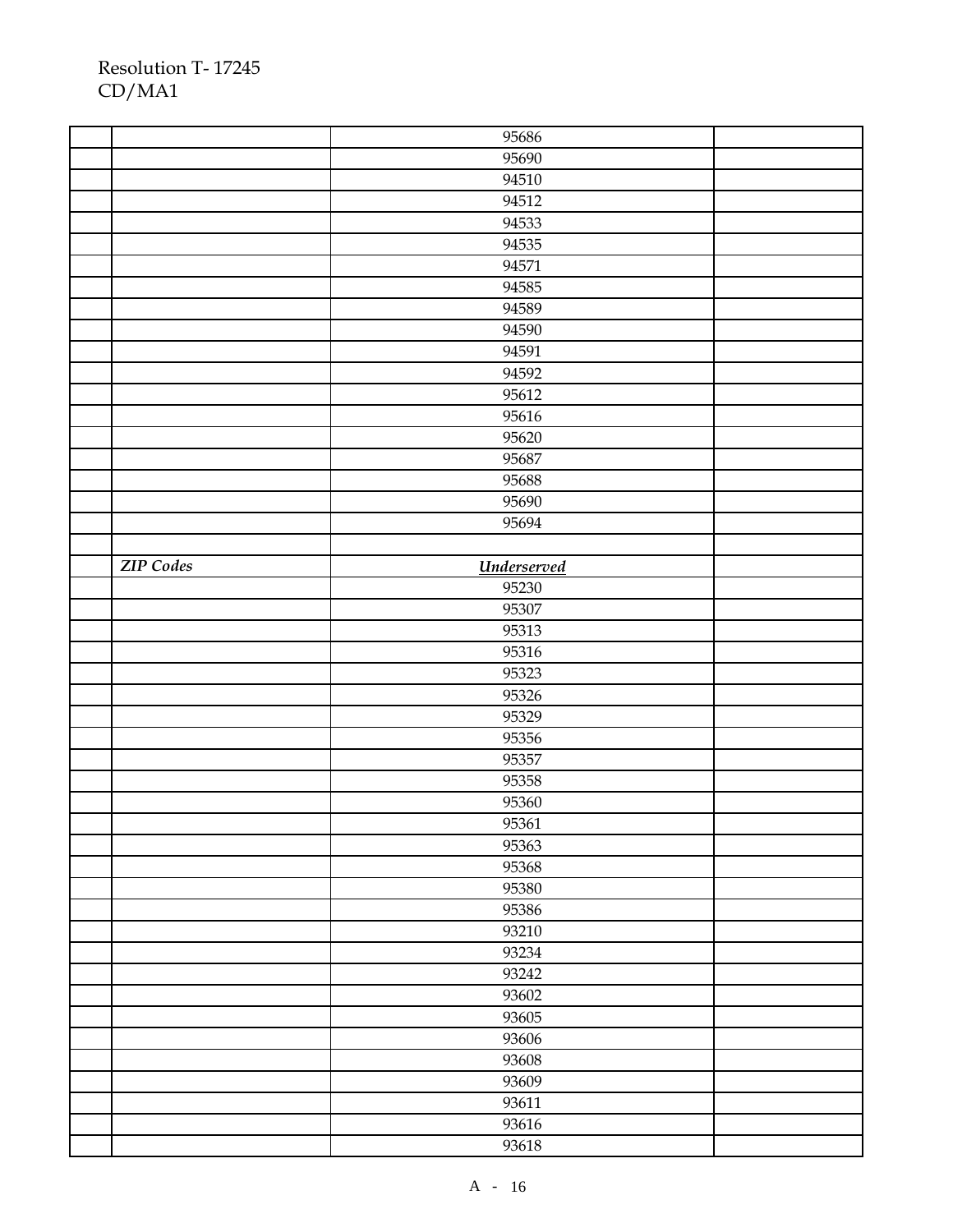| 93621 |  |
|-------|--|
| 93622 |  |
| 93625 |  |
| 93626 |  |
| 93627 |  |
| 93630 |  |
| 93631 |  |
| 93634 |  |
| 93640 |  |
| 93646 |  |
| 93648 |  |
| 93651 |  |
| 93654 |  |
| 93656 |  |
| 93657 |  |
| 93660 |  |
| 93662 |  |
| 93664 |  |
| 93667 |  |
| 93668 |  |
| 93675 |  |
| 93706 |  |
| 93711 |  |
| 93720 |  |
| 93722 |  |
| 93725 |  |
| 93727 |  |
| 93601 |  |
| 93604 |  |
| 93610 |  |
| 93614 |  |
| 93622 |  |
| 93626 |  |
| 93637 |  |
| 93638 |  |
| 93643 |  |
| 93644 |  |
| 93645 |  |
| 93653 |  |
| 93669 |  |
| 93610 |  |
| 93620 |  |
| 93635 |  |
| 95301 |  |
| 95315 |  |
| 95317 |  |
| 95322 |  |
| 95324 |  |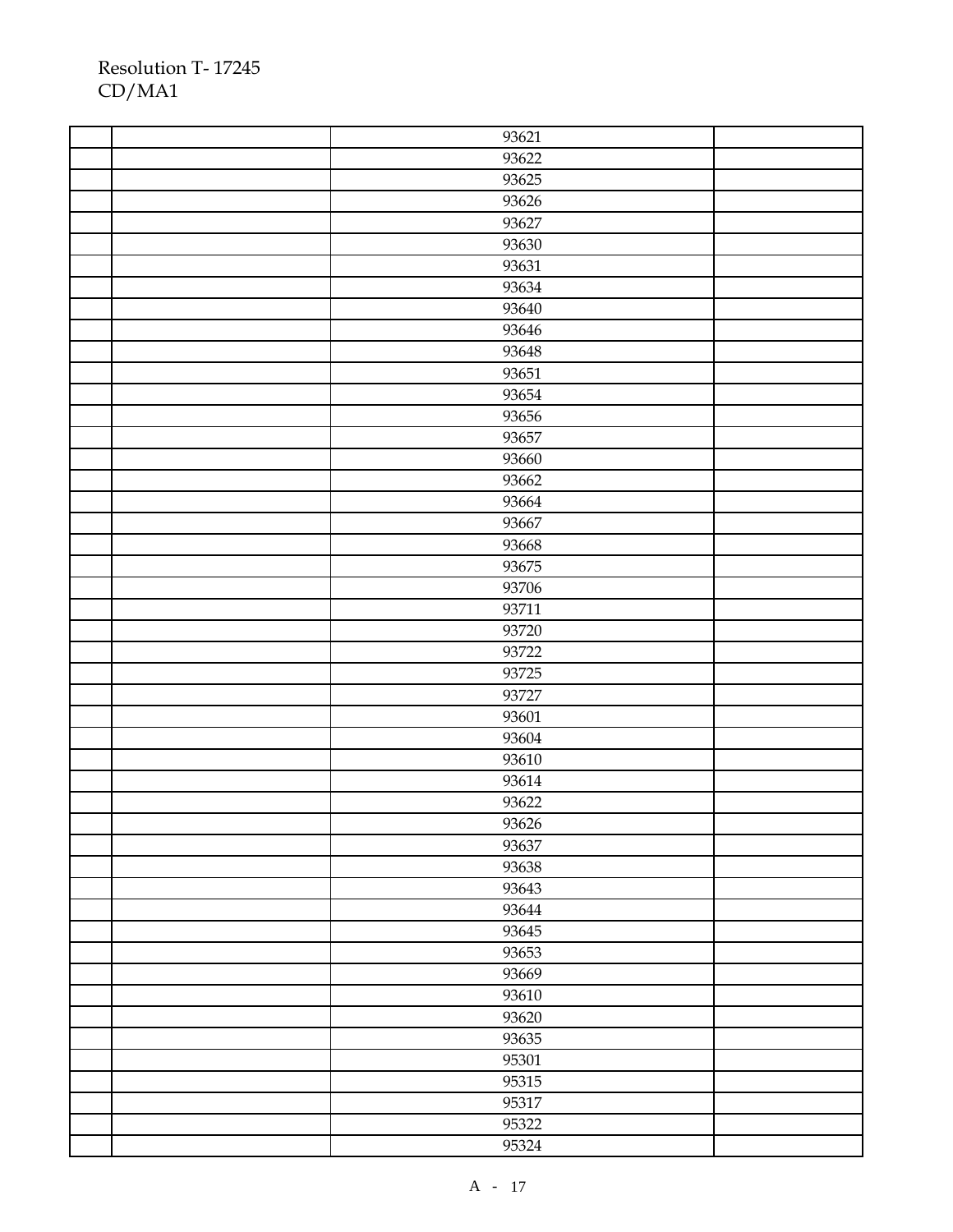| 95333 |  |
|-------|--|
| 95334 |  |
| 95340 |  |
| 95348 |  |
| 95360 |  |
| 95365 |  |
| 95369 |  |
| 95374 |  |
| 95380 |  |
| 95388 |  |
| 95615 |  |
| 95624 |  |
| 95632 |  |
| 95638 |  |
| 95639 |  |
| 95641 |  |
| 95683 |  |
| 95690 |  |
| 95693 |  |
| 95742 |  |
| 95758 |  |
| 95827 |  |
| 95829 |  |
| 95830 |  |
| 95832 |  |
| 95206 |  |
| 95212 |  |
| 95215 |  |
| 95219 |  |
| 95220 |  |
| 95227 |  |
| 95230 |  |
| 95231 |  |
| 95236 |  |
| 95237 |  |
| 95240 |  |
| 95242 |  |
| 95258 |  |
| 95320 |  |
| 95330 |  |
| 95336 |  |
| 95337 |  |
| 95361 |  |
| 95366 |  |
| 95376 |  |
| 95632 |  |
| 95686 |  |
| 95690 |  |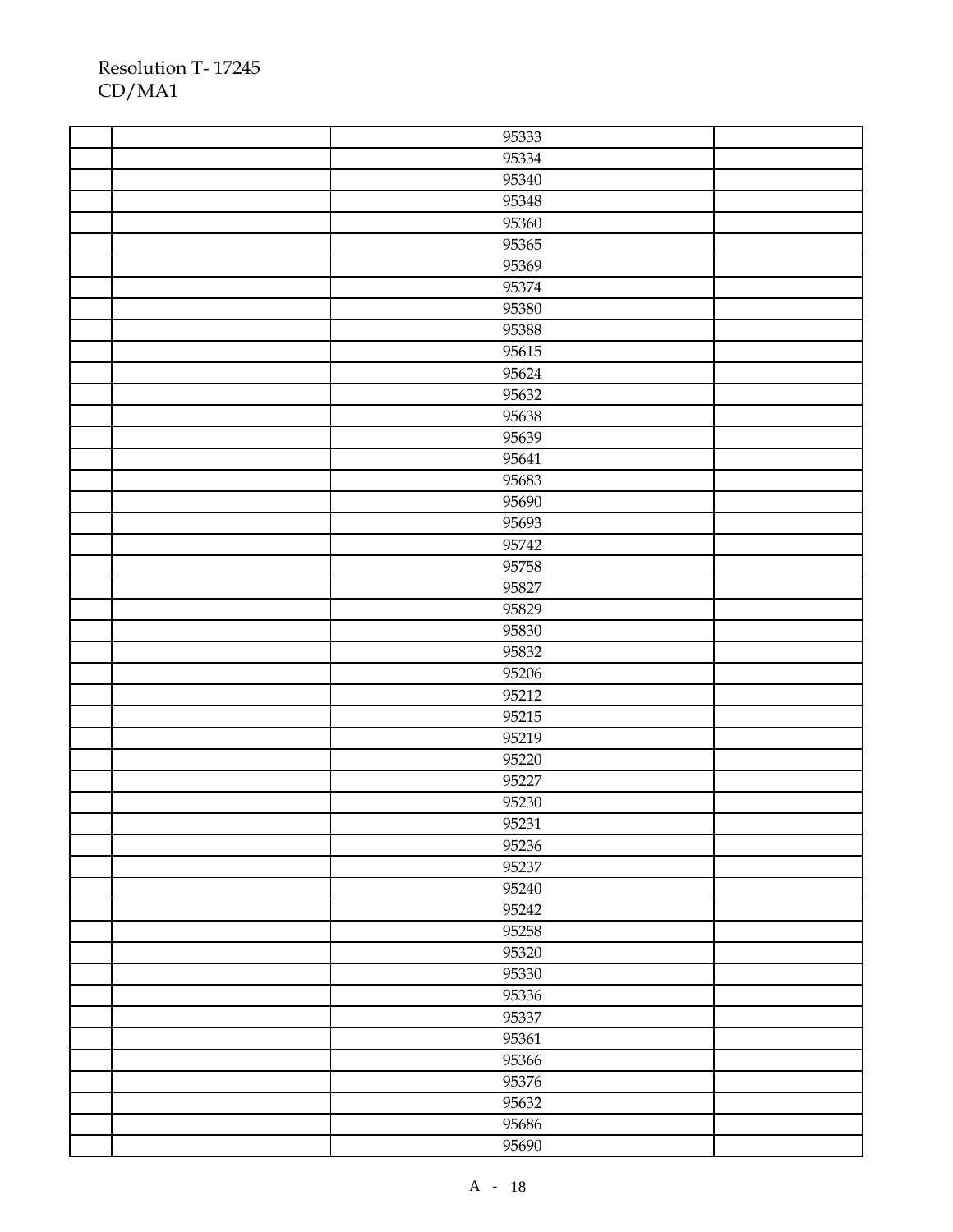|    |                                                   | 94510              |  |
|----|---------------------------------------------------|--------------------|--|
|    |                                                   | 94512              |  |
|    |                                                   | 94533              |  |
|    |                                                   | 94571              |  |
|    |                                                   | 94585              |  |
|    |                                                   | 94589              |  |
|    |                                                   | 94592              |  |
|    |                                                   | 95612              |  |
|    |                                                   | 95616              |  |
|    |                                                   | 95620              |  |
|    |                                                   | 95687              |  |
|    |                                                   | 95688              |  |
|    |                                                   | 95690              |  |
|    |                                                   | 95694              |  |
| 8  | <b>Estimated Potential</b><br>Subscriber Size     |                    |  |
| a) | Households                                        | 40,905 Unserved    |  |
|    |                                                   | 36,290 Underserved |  |
| 9  | Deployment Schedule (from<br>Commission approval) | 24 months          |  |
| 10 | <b>Proposed Project Budget</b>                    | \$78,937,009       |  |
|    | CASF (10%)                                        | \$7,893,700        |  |
|    | <b>CIAC</b>                                       |                    |  |
|    | <b>Amount of CASF Funds</b><br>Requested          | \$7,893,700        |  |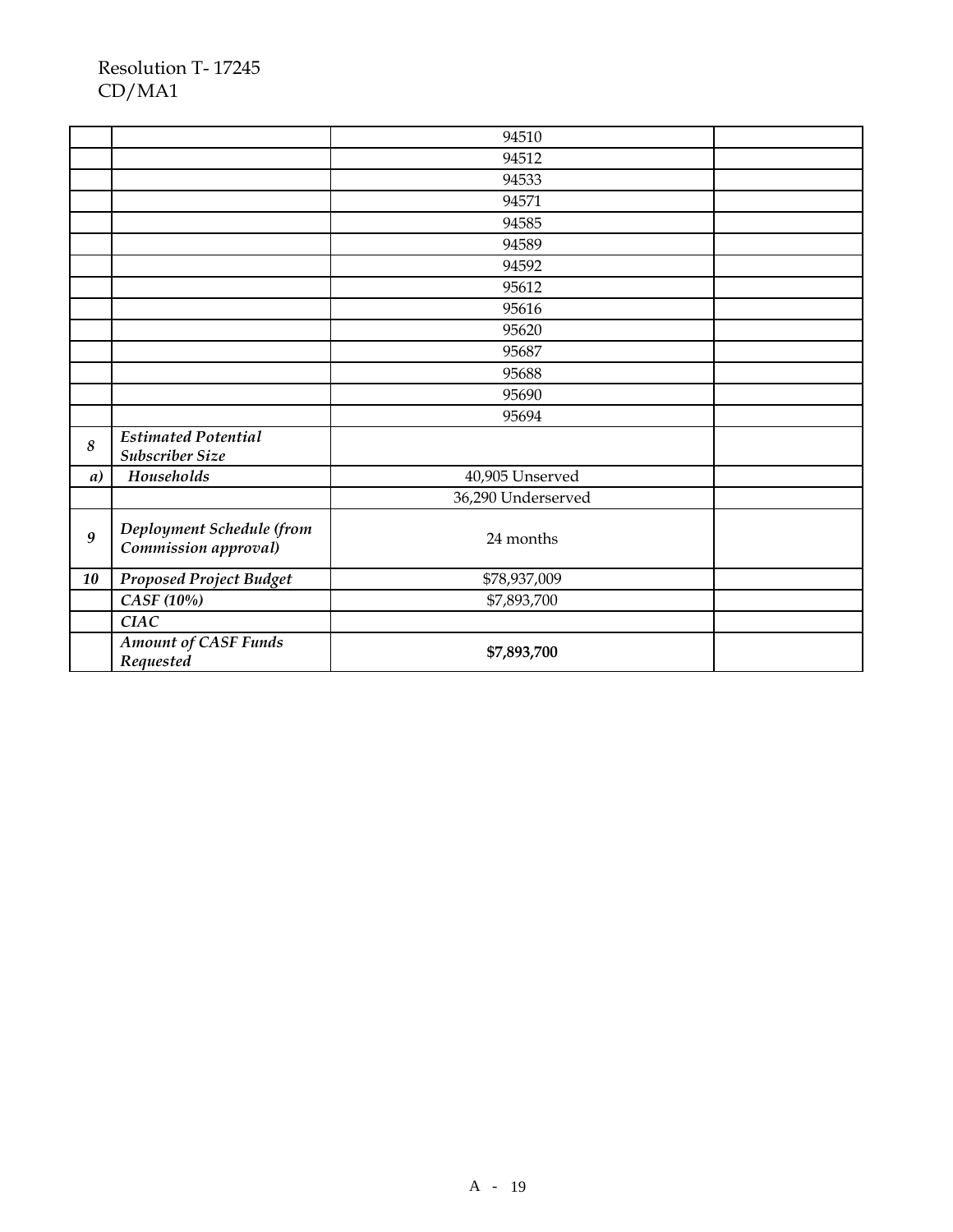> **APPENDIX A Resolution T-17245 California Valley Broadband, LLC California Valley Broadband Shapefile**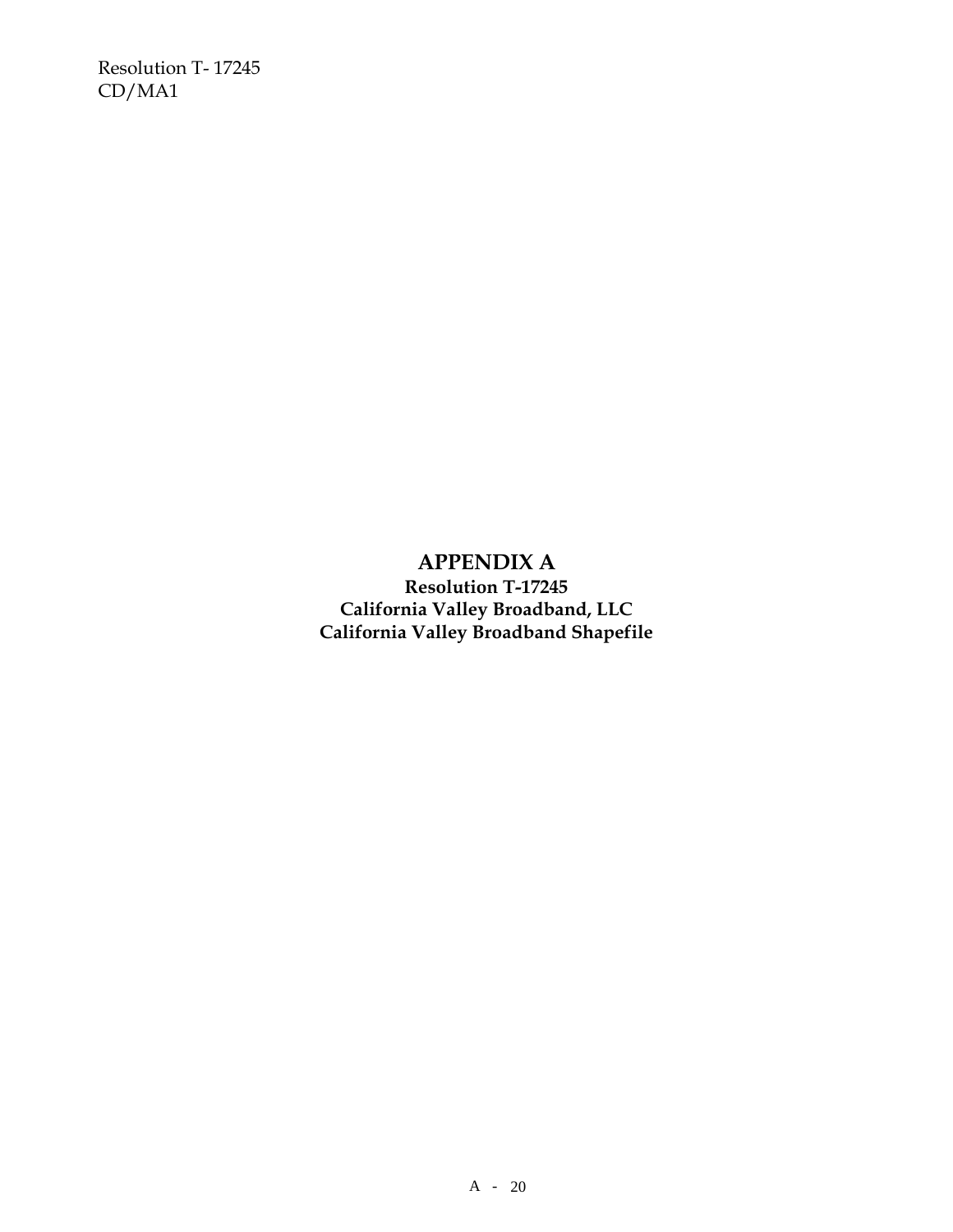

**Note: Map is for illustrative purposes only** 

## **APPENDIX A**

**Resolution T-17245 California Valley Broadband, LLC California Valley Broadband Statewide Map**